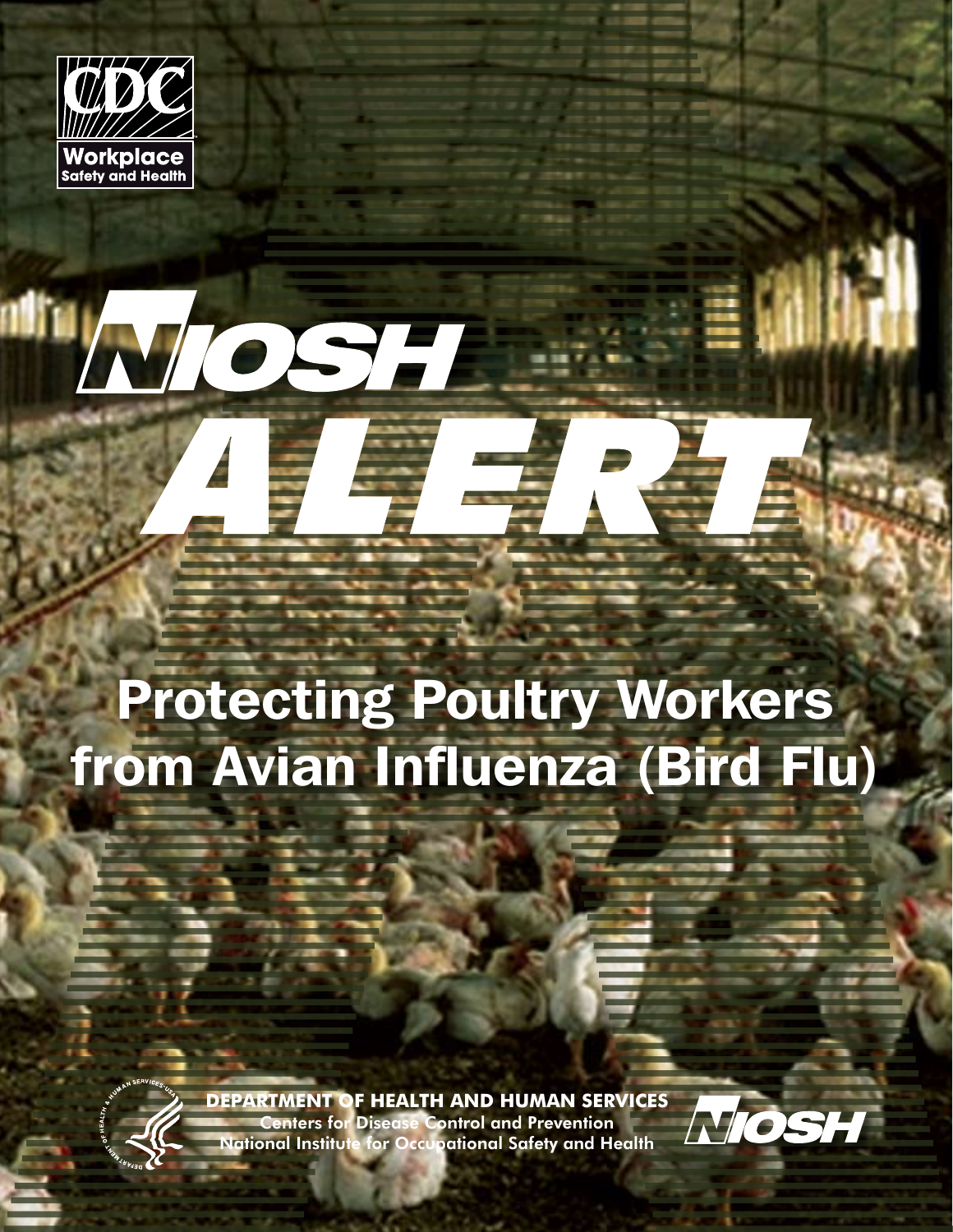This document is in the public domain and may be freely copied or reprinted.

#### DISCLAIMER

Mention of any company or product does not constitute endorsement by the National Institute for Occupational Safety and Health (NIOSH). In addition, citations to Web sites external to NIOSH do not constitute NIOSH endorsement of the sponsoring organizations or their programs or products. Furthermore, NIOSH is not responsible for the content of these Web sites.

#### ORDERING INFORMATION

This document is in the public domain and may be freely copied or reprinted. To receive NIOSH documents or more information about occupational safety and health topics, contact NIOSH at

> 1–800–CDC–INFO (1–800–232–4636) TTY: 1–888–232–6348 E-mail: cdcinfo@cdc.gov

or visit the NIOSH Web site at www.cdc.gov/niosh

For a monthly update on news at NIOSH, subscribe to *NIOSH eNews* by visiting www.cdc.gov/niosh/eNews

DHHS (NIOSH) Publication Number 2008–128 (supersedes 2008–113)

May 2008

#### Safer • Healthier • People™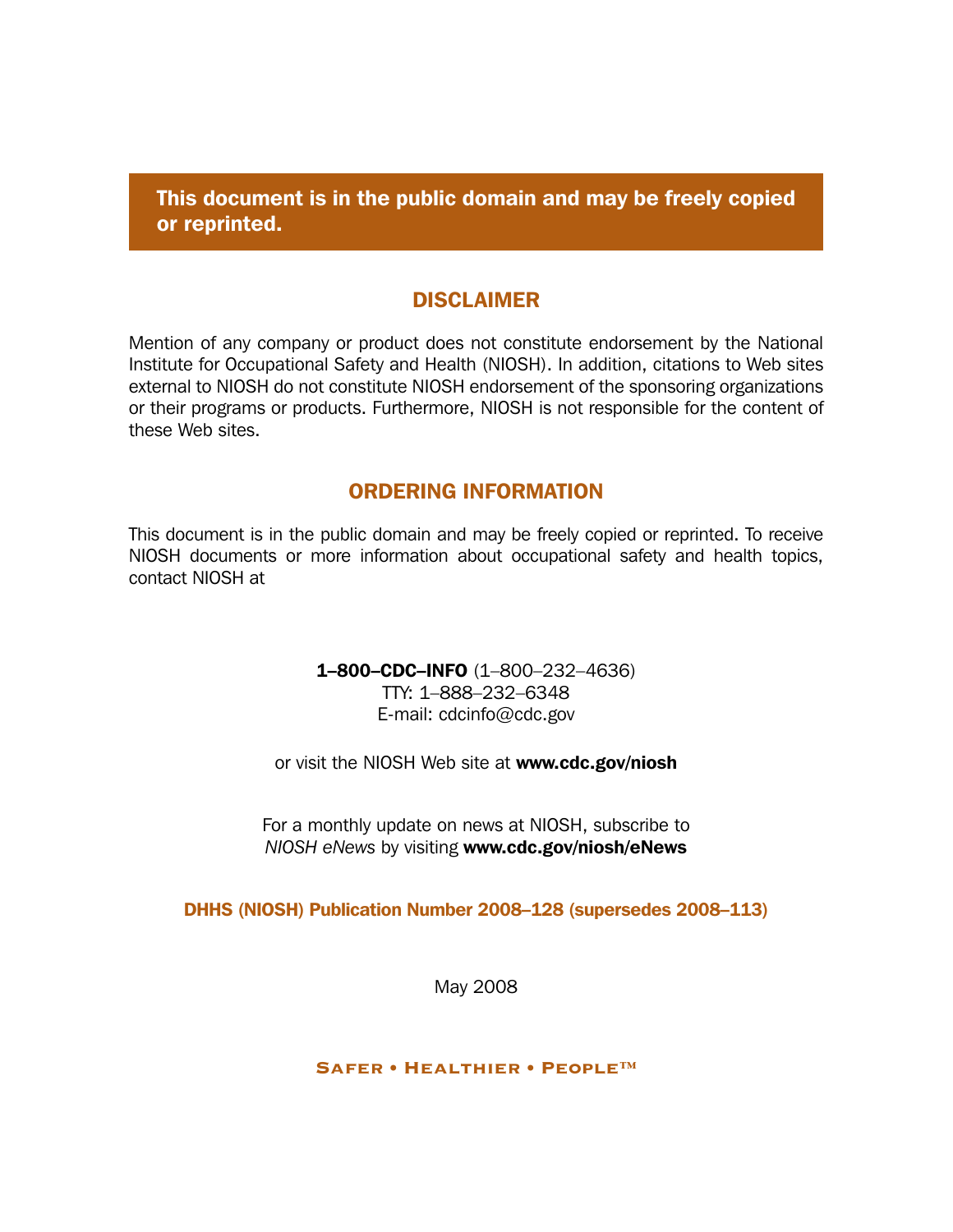

# Protecting Poultry Workers from Avian Influenza (Bird Flu)

#### WARNING!

During an outbreak of avian influenza (bird flu), poultry workers<sup>\*</sup> may become seriously ill or die after contact with infected poultry or contaminated materials.

All poultry workers and all owners and operators of poultry operations should take the following steps to protect themselves from avian influenza.

# Take the following steps BEFORE an outbreak of avian influenza:

- 1. Make sure that an avian influenza response plan has been developed to complement regional, State, and industry plans.
	- $\blacksquare$  Use the CDC guidance presented in the full Alert to develop a response plan.
	- Select a response plan manager.
	- Coordinate your avian influenza response plan with appropriate State animal and public health agencies.
	- $\blacksquare$  Make sure that workers are aware of the avian influenza response plan and their responsibilities.
- 2. Follow biosecurity practices to keep avian influenza and other diseases out of your poultry flock:
- Keep your poultry flock isolated from outside environments.
- $\blacksquare$  Prevent flocks from contacting wild birds and water sources that might be contaminated by wild birds.
- Allow only essential workers and vehicles to enter the farm and poultry houses.
- **Provide clean protective clothing, equip**ment, and disinfection facilities for workers.
- $\blacksquare$  Thoroughly clean and disinfect equipment and vehicles entering and leaving the farm. Include tires and undercarriage.
- Do not borrow equipment or vehicles from other farms and do not lend yours.
- Avoid visiting other poultry farms.
- If you do visit another farm or a live-bird market, change footwear and clothing before contacting your own flock again.

<sup>\*</sup> Poultry workers include all workers who may contact poultry or materials or environments contaminated by poultry.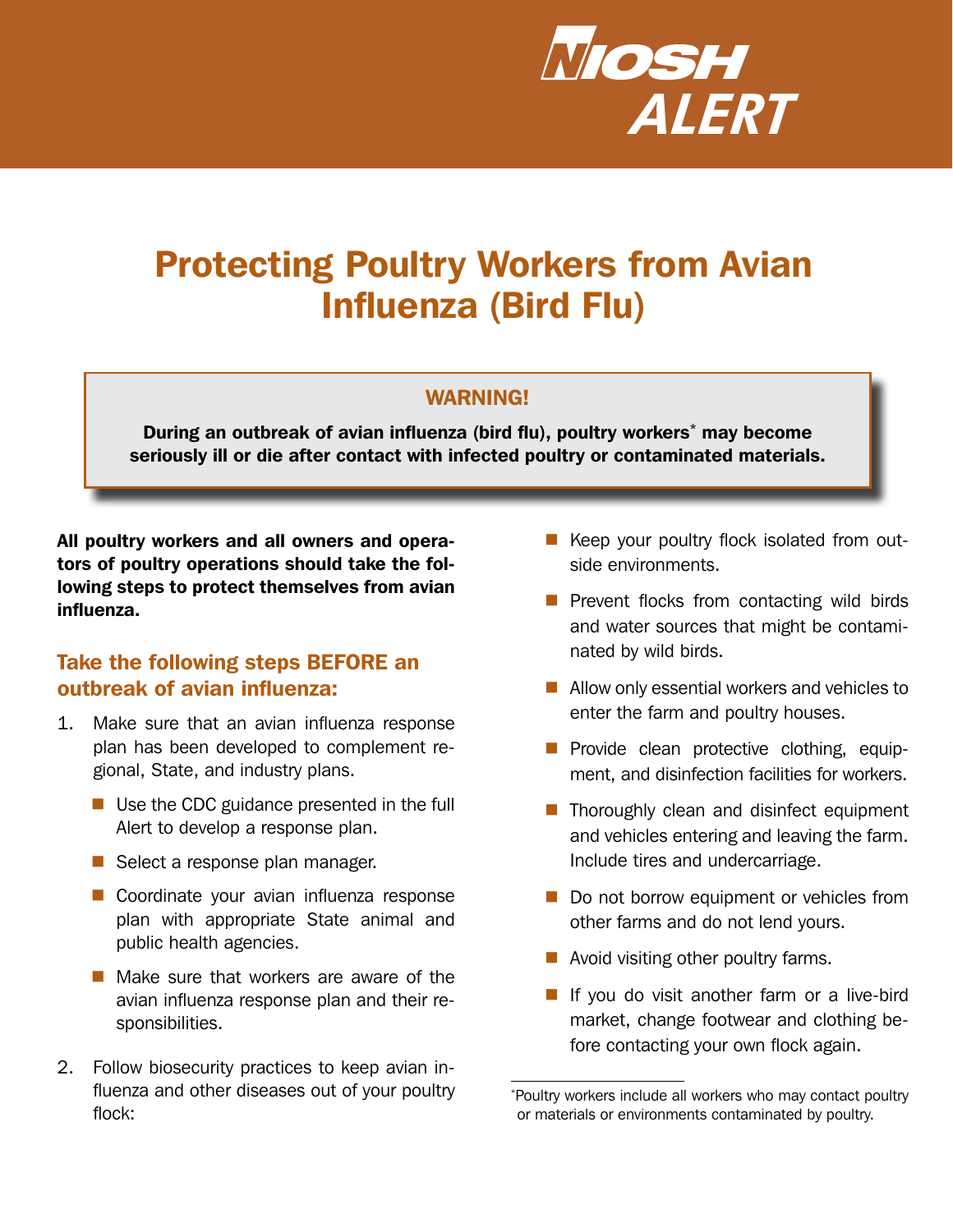- Do not bring birds from slaughter channels (especially live-bird markets) back to the farm.
- 3. Know the signs of avian influenza in poultry.
	- $\blacksquare$  Be aware of the signs of avian influenza infection with the highly pathogenic H5N1 virus in poultry:
		- Sudden death without clinical signs or symptoms
		- Lack of coordination
		- Lack of energy and appetite
		- Soft-shelled or misshapen eggs
		- Decreased egg production
		- Purple discoloration of the wattles, combs, and legs
		- Swelling of the head, eyelids, combs, wattles, and hocks
		- Diarrhea
		- Nasal discharge
		- Coughing and sneezing
- 4. Report sick or dying birds immediately!
	- $\blacksquare$  Immediately report any sick or dying birds in your poultry flock to the proper authorities:
		- Call the U.S. Department of Agriculture (USDA) toll free at 1–866–536–7593.
		- Or contact your State veterinarian or local extension agent.
- Don't wait to report sick birds! Early detection of avian influenza is essential to prevent its spread.
- 5. Know the possible signs and symptoms of avian influenza in humans infected with the highly pathogenic H5N1 virus:
	- **Fever**
	- Cough
	- Shortness of breath
	- Sore throat
	- **Muscle aches**
	- Conjunctivitis (redness, swelling, and pain in the eyes and eyelids)
	- Diarrhea
- 6. Consider getting the current season's flu shot.
- 7. Train workers in all guidance and recommendations presented in this Alert.

# Take the following steps DURING an outbreak of avian influenza:

- 1. Follow the avian influenza response plan.
- 2. Ask your doctor about taking antiviral medication.
- 3. Wear personal protective clothing.
	- Wear the following personal protective clothing if you may be exposed to an avian influenza virus:
		- Outer garments (aprons or coveralls)
		- Gloves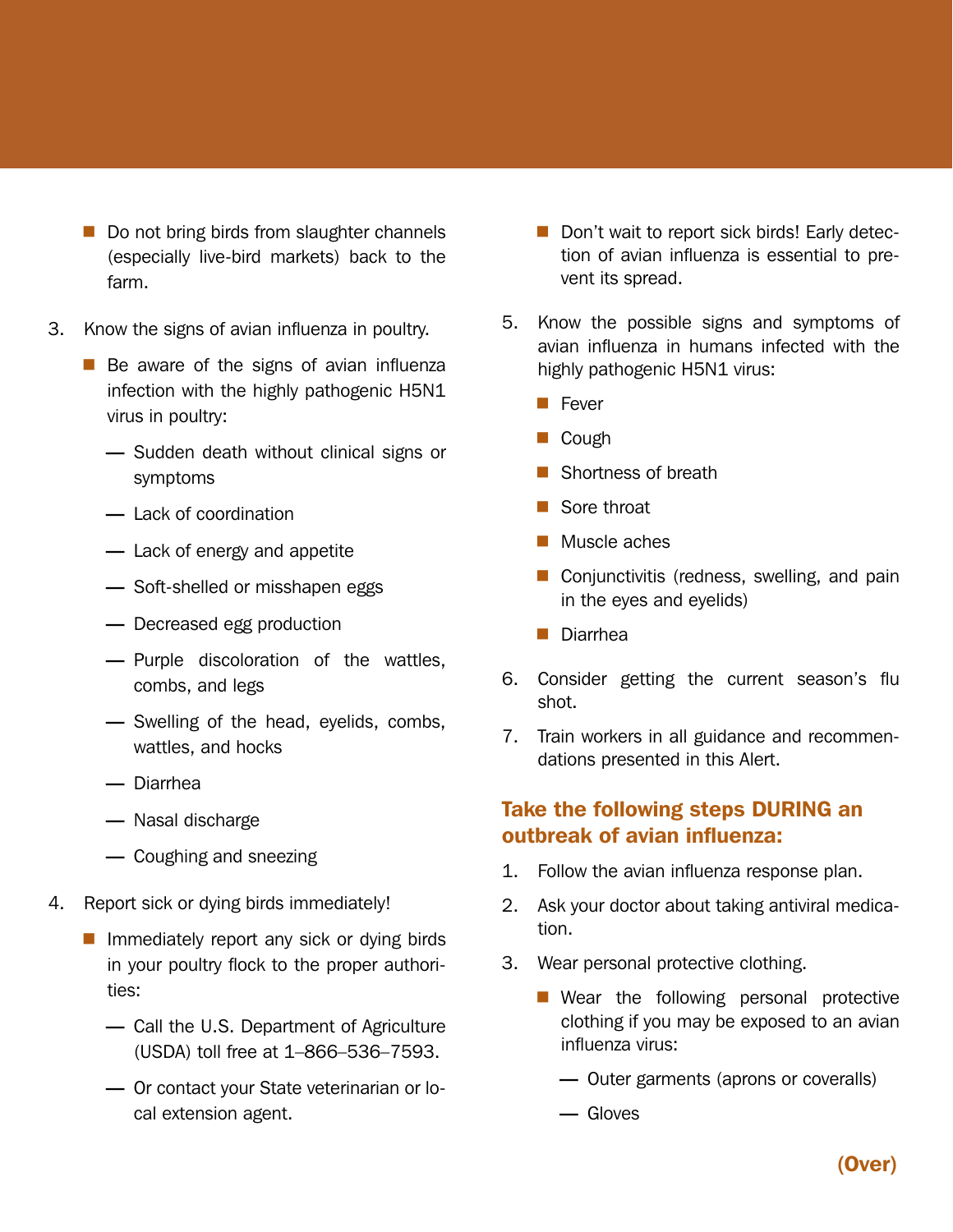

- Foot protection (boots or boot covers)
- Head protection (head cover or hair cover)
- Choose disposable, impermeable, lightweight protective clothing.
- Wear disposable, lightweight, waterproof gloves (8- to 12-mil nitrile or vinyl, for example) or heavy-duty, 18-mil rubber gloves that are reusable after disinfection.
- Use disposable boot covers or boots that can be reused after disinfection.
- Use disposable head covers or hair covers.
- 4. Wear eye protection.
	- When working with poultry, wear unvented or indirectly vented safety goggles, a respirator with a full facepiece, or a powered, air-purifying respirator (PAPR) with a loosefitting hood or helmet and face shield.
	- $\blacksquare$  Remove eye protection carefully to prevent contaminated equipment from contacting eyes, nose, or mouth.
- 5. Wear respirators.
	- Wear a NIOSH-approved, air-purifying respirator with a particulate filter whenever you are working in poultry barns or may be exposed to infected poultry or virus-contaminated materials or environments.
	- $\blacksquare$  Use a particulate filter that is rated N-95 or better.
- 6. Follow a written respiratory protection program. To make sure that respirators protect workers adequately from avian influenza, do the following:
- Designate a qualified person to oversee the program and answer workers' questions.
- $\blacksquare$  Provide workers with respirator training and fit-testing to assure a safe and comfortable seal for the respirator facepiece.
- Include all workers who may be at risk of exposure to avian influenza virus.
- 7. Protect yourself when removing personal protective clothing or equipment.
	- With your respirator, goggles, and gloves on, remove all personal protective clothing.
		- Place disposable clothing in a secure container† for disposal.
		- Place reusable clothing in labeled or color-coded bags or containers<sup>‡</sup> for cleaning and disinfection.
	- Remove gloves and discard them in a secure container.
		- Thoroughly wash hands with soap and water.
		- If no hand-washing facilities are available, use waterless soaps or alcohol-based sanitizers provided by your employer.

<sup>†</sup> NIOSH recommends the use of secure containers such as those described in the *Code of Federal Regulations* [29 CFR 1910.1030(d)(4)(iii)(B)]. Such containers should therefore be (1) closable, (2) constructed to contain all contents and prevent leakage of fluids during handling, storage, transport, or shipping, (3) labeled or color-coded, and (4) closed before removal.

<sup>‡</sup> NIOSH recommends the use of labeled or color-coded bags such as those described in the *Code of Federal Regulations* [29 CFR 1910.1030(d)(4)(iv)(A)(2)].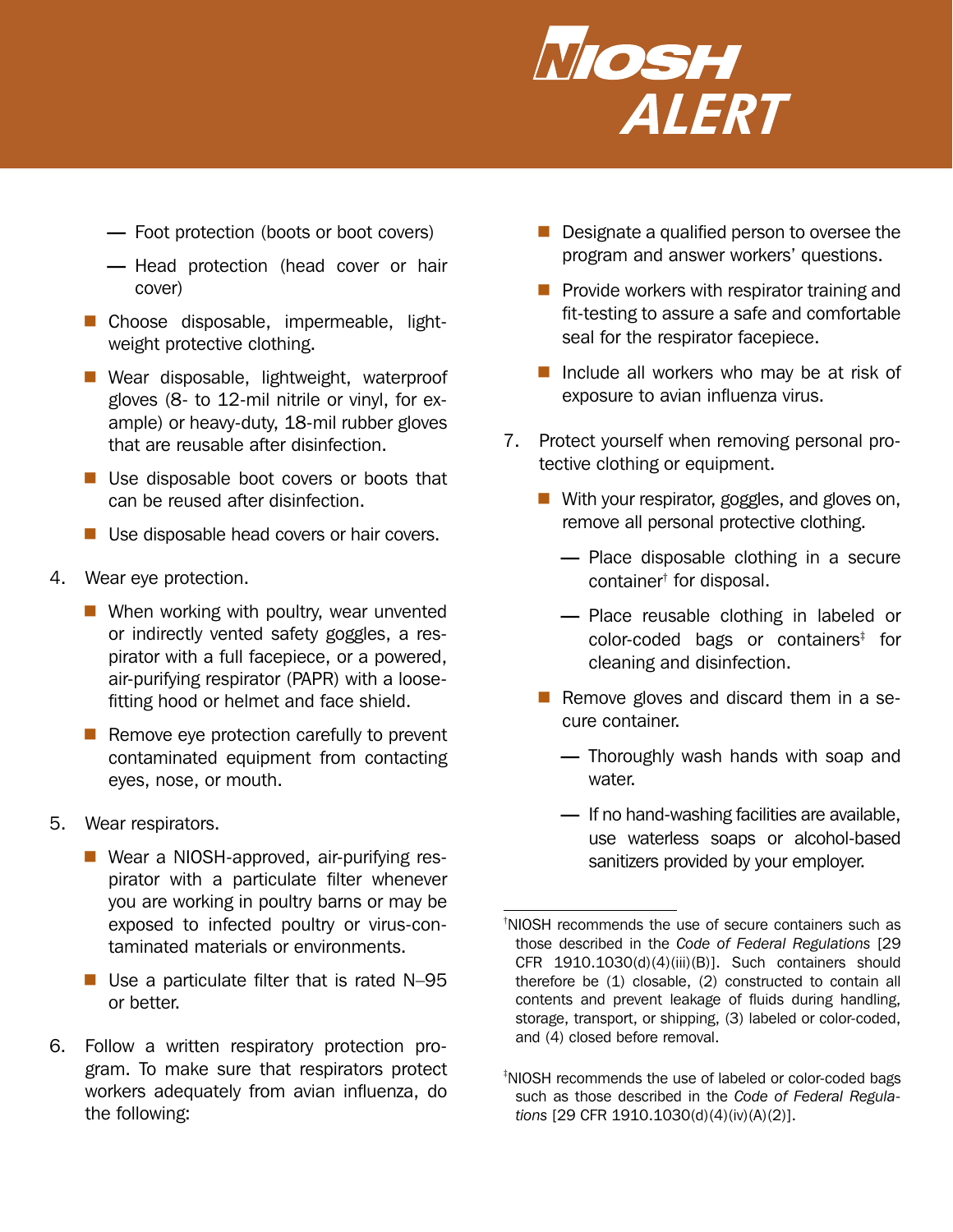- Be careful about using waterless soaps or alcohol-based sanitizers too often, as they can be very harsh to the skin.
- Next, carefully remove your goggles and then your respirator.
	- Thoroughly wash hands again with soap and water.
	- If no hand-washing facilities are available, use waterless soaps or alcohol-based sanitizers provided by your employer.
- 8. Use good hand hygiene (proper use of gloves, hand-washing, and waterless hand sanitizers) and the decontamination procedures outlined here to prevent infection, avoid taking viruses home, and keep them from spreading to other farms.
- 9. Shower at the end of the work shift and leave all contaminated clothing and equipment at work.
	- Shower at the worksite or at a nearby decontamination station.
	- $\blacksquare$  Never wear contaminated clothing or equipment outside the work area.
- 10. Participate in health surveillance and monitoring programs.
	- $\blacksquare$  Make sure a surveillance program has been established to identify symptomatic workers for 10 days after exposure to infected birds or virus-contaminated materials or environments.
	- Seek immediate medical care for workers who develop any of the following symptoms within 10 days of exposure to infected or exposed birds or to virus-contaminated materials or environments:
- Fever
- Cough
- Shortness of breath
- Sore throat
- Muscle aches
- Conjunctivitis (eye infections)
- Diarrhea
- $\blacksquare$  Tell the health care provider about the possible avian influenza exposure before the ill person arrives.
- **Promptly report suspected human cases to** supervisors and to local health authorities.

For additional information, see *NIOSH Alert: Protecting Poultry Workers from Avian Influenza (Bird Flu)* [DHHS (NIOSH) Publication No. 2008–128 (supersedes 2008–113)]. To request single copies of the Alert, contact NIOSH at

> **1–800–CDC–INFO** (1–800–232–4636) TTY: 1–888–232–6348 E-mail: cdcinfo@cdc.gov

> > or visit the NIOSH Web site at **www.cdc.gov/niosh**

For a monthly update on news at NIOSH, subscribe to *NIOSH eNews* by visiting **www.cdc.gov/niosh/eNews**

**DEPARTMENT OF HEALTH AND HUMAN SERVICES** Centers for Disease Control and Prevention National Institute for Occupational Safety and Health

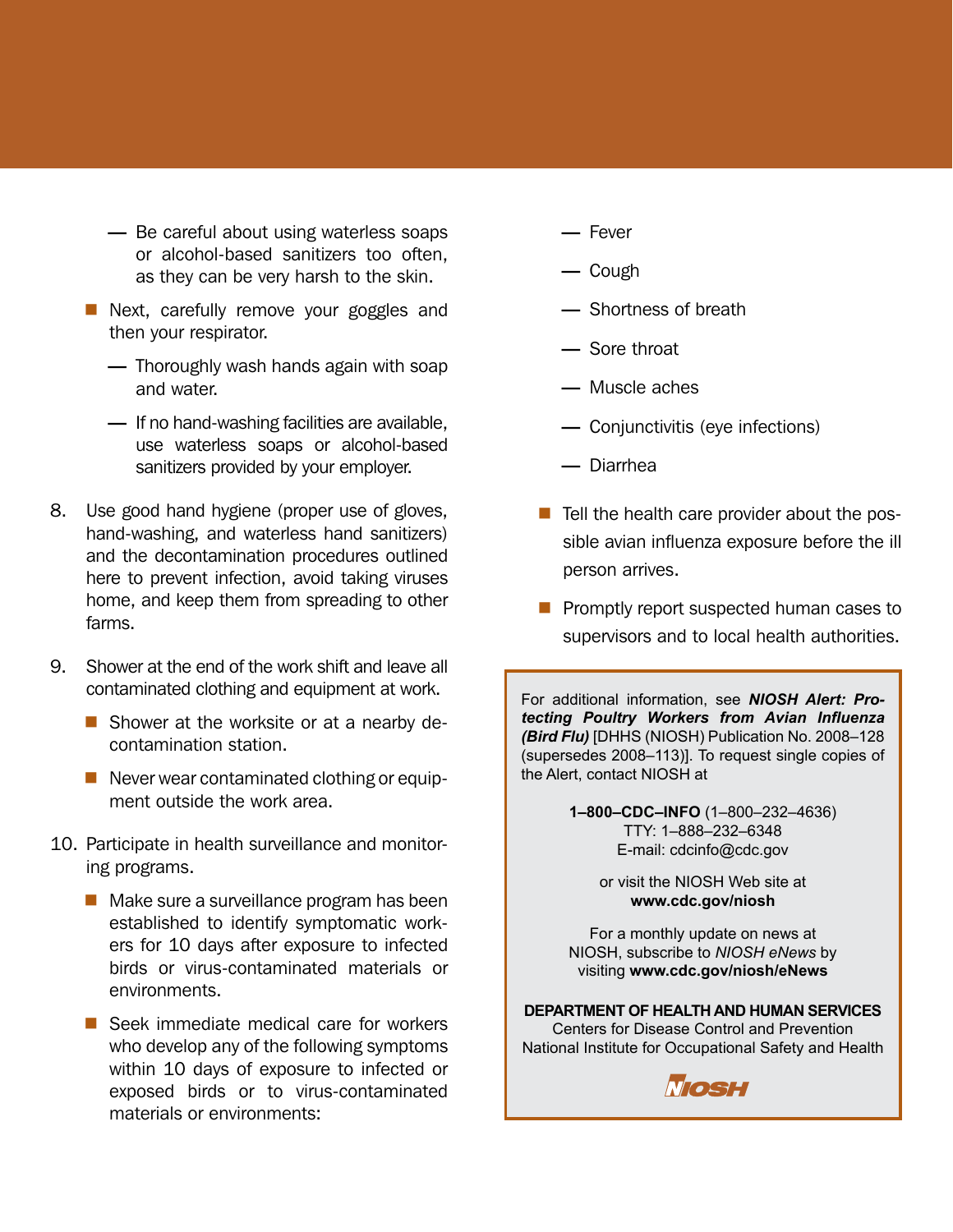

# Proteja de la gripe aviar a los trabajadores de las granjas avícolas

### ¡ADVERTENCIA!

Durante un brote de gripe aviar (también conocida como "gripe del pollo"), los trabajadores avícolas\* podrían enfermarse gravemente o morir tras el contacto con aves de corral infectadas o materiales contaminados.

Todos los trabajadores avícolas y los propietarios y operadores de procesos avícolas deben tomar las siguientes medidas para protegerse de la gripe aviar.

# Tome las siguientes medidas ANTES de un brote de gripe aviar:

- 1. Asegúrese de que se ha elaborado un plan para enfrentar la gripe aviar como complemento a los planes regionales, estatales, e industriales.
	- Para elaborar este plan de respuesta, utilice las instrucciones presentadas por los CDC en el documento completo de la Alerta.
	- Designe a un encargado del plan de respuesta.
	- Coordine su plan de respuesta ante la gripe aviar con las correspondientes agencias estatales de control animal y salud pública.
	- Asegúrese de que los trabajadores estén al tanto de este plan y de sus responsabilidades.
- 2. Siga las prácticas de bioseguridad que se presentan a continuación para mantener a su plantel avícola libre de gripe aviar y de otras enfermedades:
	- Mantenga a su plantel avícola aislado de los ambientes externos.
- Evite el contacto de las aves de corral con las aves silvestres y con fuentes de agua que pueden haber sido contaminadas por las aves silvestres.
- **Permita que solamente entren a la granja y a las** jaulas el personal y los vehículos esenciales.
- **Proporcione a los trabajadores ropa protectora** limpia, equipo e instalaciones para la desinfección.
- $\blacksquare$  Limpie y desinfecte a fondo los equipos y los vehículos (incluidos neumáticos y debajo de los vehículos) que entran y salen de la granja.
- No utilice equipo ni vehículos de otras granjas, y no preste los suyos.
- **Exite visitar otras granjas avícolas.**
- Si usted visita otra granja o un mercado de aves vivas, cámbiese de ropa y de calzado antes de volver a acercarse a su plantel avícola.
- No lleve a la granja las aves de los canales de matanza, en especial de los mercados de aves vivas.

<sup>\*</sup> Los trabajadores avícolas son todos aquellos que pueden entrar en contacto con aves de corral, materiales, o ambientes contaminados por éstas.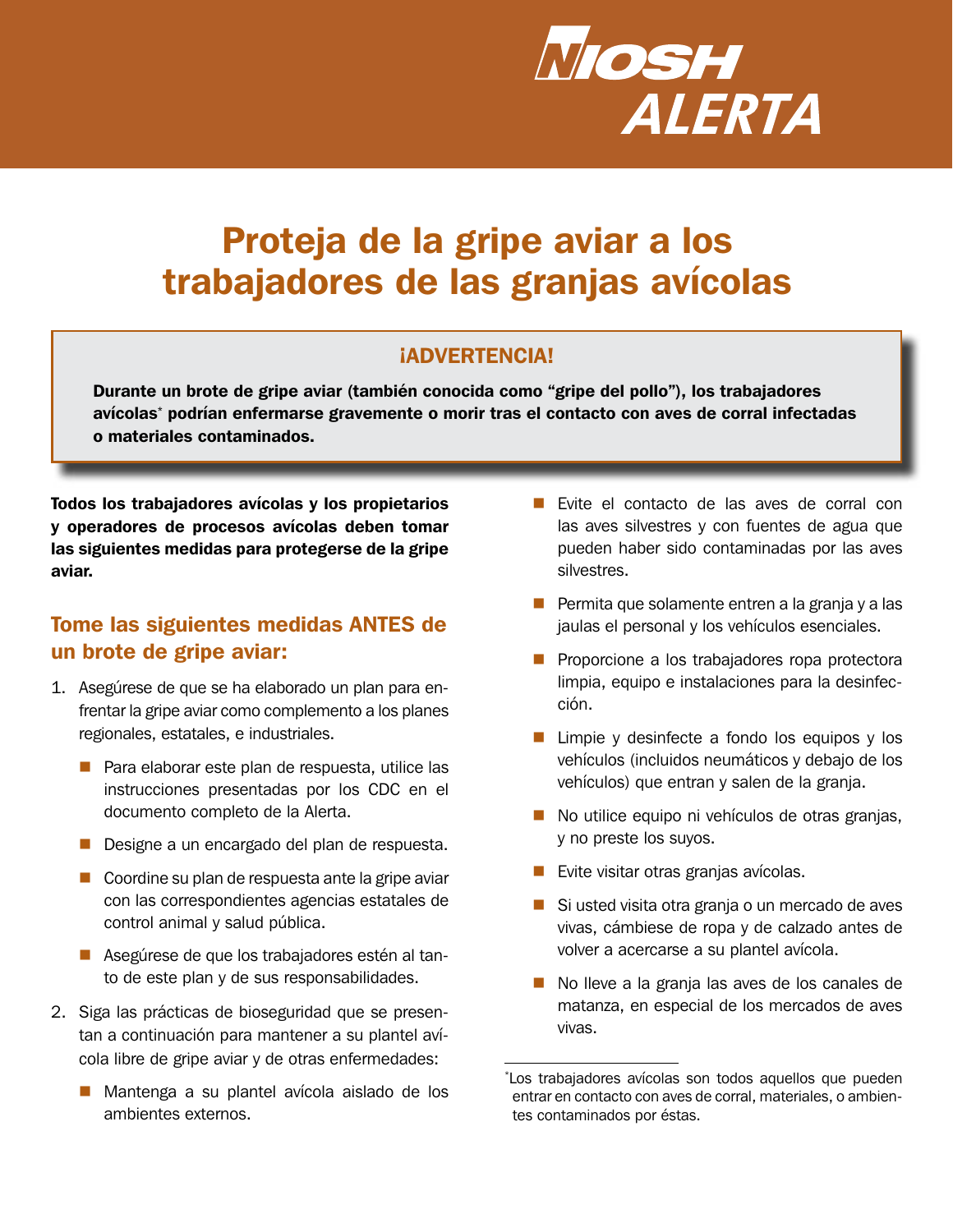- 3. Conozca los signos de la gripe aviar en las aves de corral.
	- Manténgase atento a los signos de la infección por gripe aviar en las aves de corral causada por el virus altamente patógeno H5N1:
		- Muerte repentina sin signos ni síntomas clínicos
		- Falta de coordinación
		- Falta de energía y apetito
		- Producción de huevos con cáscaras blandas o deformes
		- Disminución en la producción de huevos
		- Manchas moradas en la barbilla, la cresta, o las patas
		- Inflamación de la cabeza, párpados, cresta, barbilla, o patas
		- Diarrea
		- Secreción nasal
		- Tos y estornudos
- 4. ¡Reporte inmediatamente los casos de aves enfermas o moribundas!
	- Reporte inmediatamente todo caso de aves enfermas o que se estén muriendo en su plantel avícola a las correspondientes autoridades:
		- Llame al Departamento de Agricultura de EE.UU. (USDA, por sus siglas en inglés) a través de su línea gratuita 1–866–536–7593.
		- O comuníquese con su veterinario estatal o el agente local del Servicio de Extensión Agrícola.
	- iNo espere para reportar las aves enfermas! La detección temprana de la gripe aviar es esencial para prevenir su transmisión.
- 5. Conozca los posibles signos y síntomas de la gripe aviar en seres humanos que han sido infectados por el virus H5N1 altamente patógeno:
	- **Fiebre**
	- $\blacksquare$  Tos
	- Dificultad para respirar
	- Dolor de garganta
	- Dolores musculares
	- Conjuntivitis (dolor, inflamación, o enrojecimiento de ojos y párpados)
	- **Diarrea**
- 6. Piense en ponerse la vacuna contra la gripe de la actual temporada.
- 7. Enseñe a los trabajadores a seguir todas las instrucciones y recomendaciones presentadas en esta Alerta.

# Tome las siguientes medidas DURANTE un brote de gripe aviar:

- 1. Siga el plan de respuesta ante la gripe aviar.
- 2. Pregúntele a su médico si debe tomar medicamentos antivirales.
- 3. Utilice ropa protectora.
	- Utilice las siguientes prendas protectoras si hay probabilidad de exposición a un virus de la gripe aviar:
		- Prendas exteriores (delantales y overoles)
		- Guantes
		- Protección para los pies (botas o fundas para botas)
		- Protección para la cabeza (sombreros o pañoletas)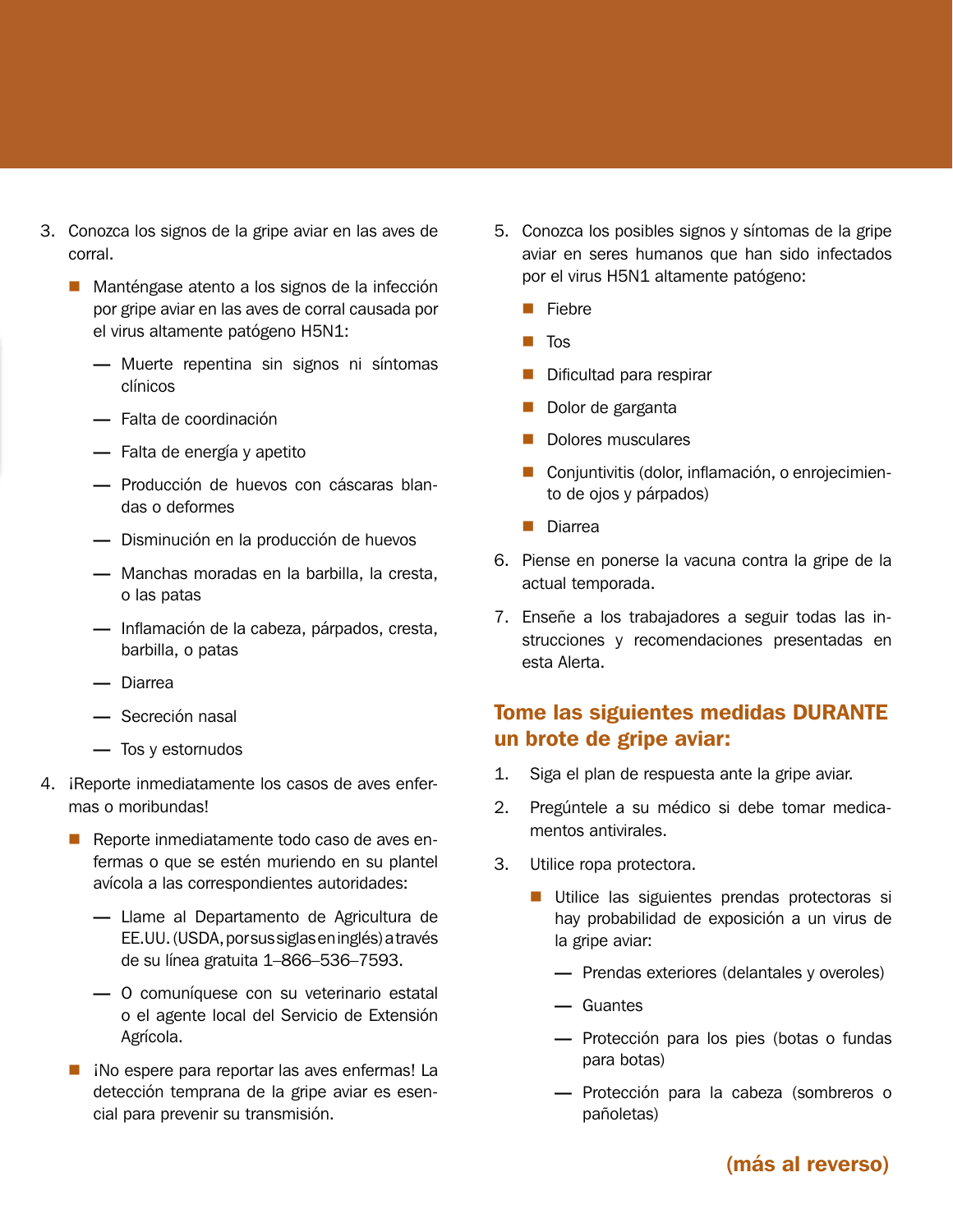

- Utilice prendas protectoras ligeras, desechables e impermeables.
- Utilice guantes desechables, ligeros y de material impermeable (p. ej., de vinilo o de nitrilo de 8 a 12 mils) o guantes de goma gruesos de 18 mils, que se puedan volver a usar después de una desinfección.
- Utilice fundas de botas desechables o botas que se puedan volver a usar después de desinfectarlas.
- Utilice sombreros o pañoletas desechables para cubrir la cabeza.
- 4. Utilice equipo protector de ojos.
	- Cuando trabaje con aves de corral, utilice gafas de seguridad que no tengan orificios de ventilación o que tengan ventilación indirecta, un respirador con una máscara de cara completa, o un respirador con purificador de aire motorizado (PAPR) que tenga una capucha holgada o casco y visera protectora.
	- Retírese el equipo protector de los ojos con mucha precaución para evitar que las partes contaminadas hagan contacto con los ojos, la nariz o la boca.
- 5. Utilice respiradores.
	- Utilice un respirador de aire purificado con filtro para partículas, aprobado por NIOSH, cuando trabaje en granjas avícolas o si hay una exposición potencial a aves de corral infectadas o materiales y ambientes contaminados por el virus.
	- Utilice un filtro de partículas de una graduación igual o mayor a N–95.
- 6. Siga las instrucciones de un programa de protección respiratoria. Para asegurarse que los trabajadores cuentan con respiradores adecuados para protegerse de la gripe aviar, siga estas recomendaciones:
- Designe a una persona calificada que supervise el programa y responda a las preguntas de los trabajadores.
- **Proporcione capacitación a los trabajadores en** el uso del respirador y haga que se lo prueben, para asegurar que el respirador que cubre la cara se ajusta de manera cómoda y segura.
- Incluya a todos los trabajadores que pueden estar en riesgo de exposición al virus de la gripe aviar.
- 7. Protéjase de una posible contaminación cuando se quite las prendas y el equipo protector.
	- Comience por quitarse la ropa protectora, sin retirarse el respirador, las gafas y los guantes.
		- Coloque las prendas desechables en un recipiente† de seguridad para depositar estos desechos.
		- Coloque las prendas reutilizables en recipientes‡ con etiquetas o códigos por color para la limpieza y la desinfección.
	- Quítese los guantes y deposítelos en un recipiente de seguridad.
		- Lávese otra vez minuciosamente las manos con agua y jabón.
		- Si no hay instalaciones accesibles para lavarse las manos, utilice lociones o

‡ NIOSH recomienda el uso de bolsas con etiquetas o códigos de color como aquellas descritas en el *Código de Regulaciones Federales* [29 CFR 1910.1030(d)(4)(iv)(A)(2)].

<sup>†</sup> NIOSH recomienda el uso de envases seguros como aquellos descritos en el *Código de Regulaciones Federales* (Code of Federal Regulations) [29 CFR 1910.1030(d)(4)(iii)(B)]. Dichos envases por lo tanto deberán (1) poder cerrarse bien, (2) estar diseñados para guardar todo tipo de materiales y evitar la fuga de líquido durante su manejo, almacenamiento, transporte o envío, (3) estar identificados con etiquetas o códigos de color y (4) ser cerrados antes de su traslado.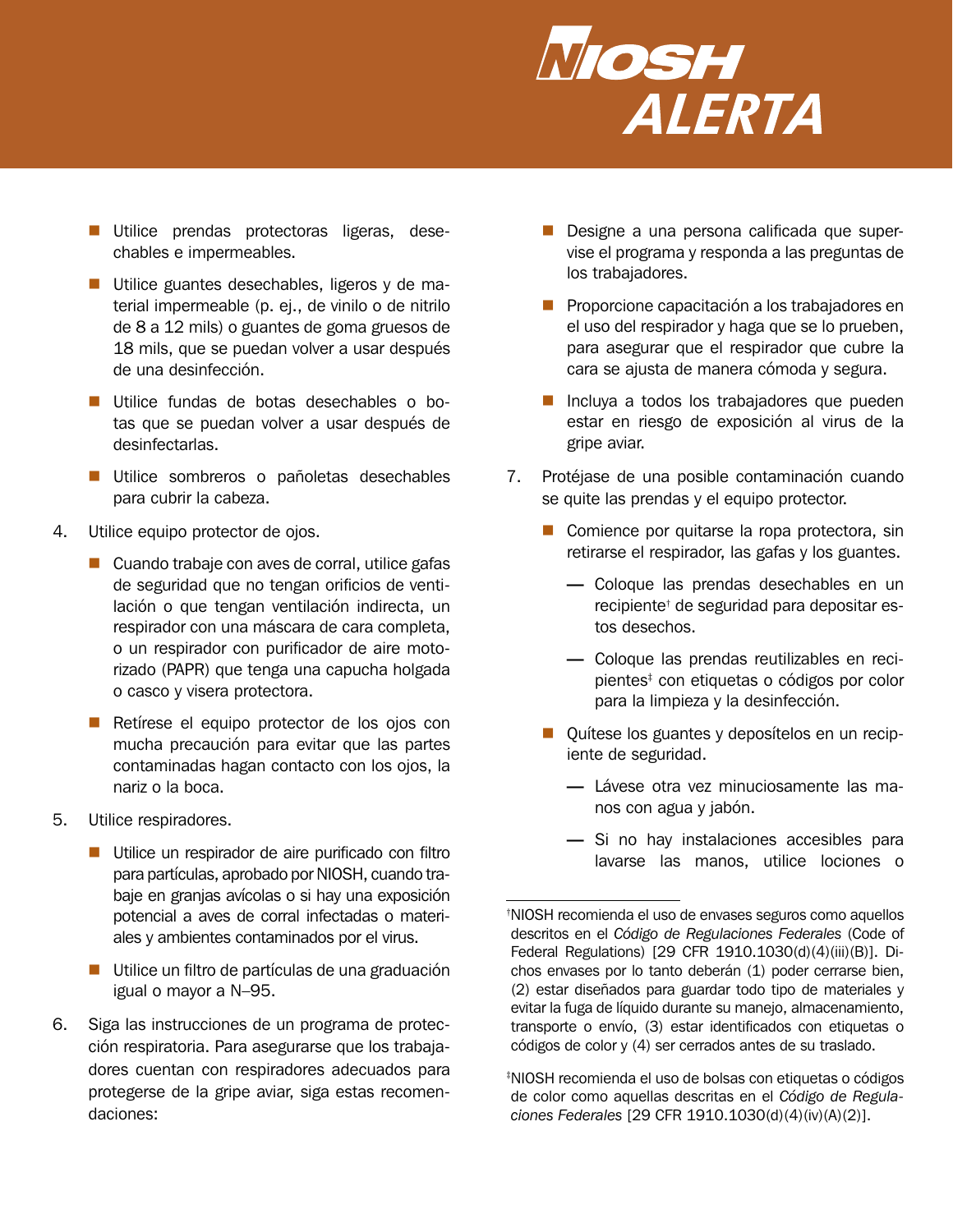desinfectantes a base de alcohol provistos por su empleador.

- No utilice de manera excesiva las lociones o desinfectantes para las manos a base de alcohol, ya que pueden resecar la piel.
- A continuación, retírese cuidadosamente las gafas y al final el respirador.
	- Lávese minuciosamente las manos con agua y jabón.
	- Si no hay instalaciones accesibles para lavarse las manos, utilice lociones o desinfectantes a base de alcohol provistos por su empleador.
- 8. Practique una buena higiene de las manos (uso de guantes, lavado de las manos con agua y jabón, o uso de desinfectantes para las manos) y aplique los procedimientos para la descontaminación que se han descrito arriba a fin de prevenir infecciones, evitar llevarse los virus a casa, y no permitir su propagación a otras granjas.
- 9. Dúchese al final de su jornada laboral y deje en el trabajo todas las prendas y equipo contaminado.
	- Dúchese en el lugar de trabajo o en una instalación cercana designada para la descontaminación.
	- Nunca utilice ropa o equipo protector contaminado afuera de su área de trabajo.
- 10. Participe en programas de monitorización y vigilancia de la salud.
	- Asegúrese de haber establecido un programa de vigilancia para identificar a los trabajadores sintomáticos en los 10 días siguientes a la exposición a aves infectadas o a materiales y ambientes contaminados por el virus.
	- Solicite atención médica inmediata para los trabajadores que presenten alguno de los síntomas siguientes en los 10 días posteriores a

la exposición a aves infectadas o expuestas, o a materiales y ambientes contaminados por el virus:

- Fiebre
- Tos
- Dificultad para respirar
- Dolor de garganta
- Dolores musculares
- Conjuntivitis (infecciones de los ojos)
- Diarrea
- Notifique al proveedor de atención médica que hubo una posible exposición a la gripe aviar antes de que la persona vaya a la consulta.
- Reporte inmediatamente a los supervisores y las autoridades locales de salud los casos sospechosos de gripe aviar.

Para más información, sírvase leer la *Alerta de NIOSH: Proteja de la gripe aviar a los trabajadores de las granjas avícolas* [Publicación No. 2008–128 de DHHS (NIOSH) (reemplaza 2008–113)]. Obtenga copias gratuitas de esta Alerta a través de

> **1–800–CDC–INFO** (1–800–232–4636) TTY: 1–888–232–6348 Correo electrónico: cdcinfo@cdc.gov

o visite la página Web de NIOSH: **www.cdc.gov/spanish/niosh**

Para recibir boletines mensuales actualizados de NIOSH visite el sitio Web **www.cdc.gov/niosh/eNews** y suscríbase a *NIOSH eNews*.

**DEPARTMENTO DE SALUD Y SERVICIOS HUMANOS** Centros para el Control y la Prevención de Enfermedades Instituto Nacional para la Seguridad y Salud Ocupacional

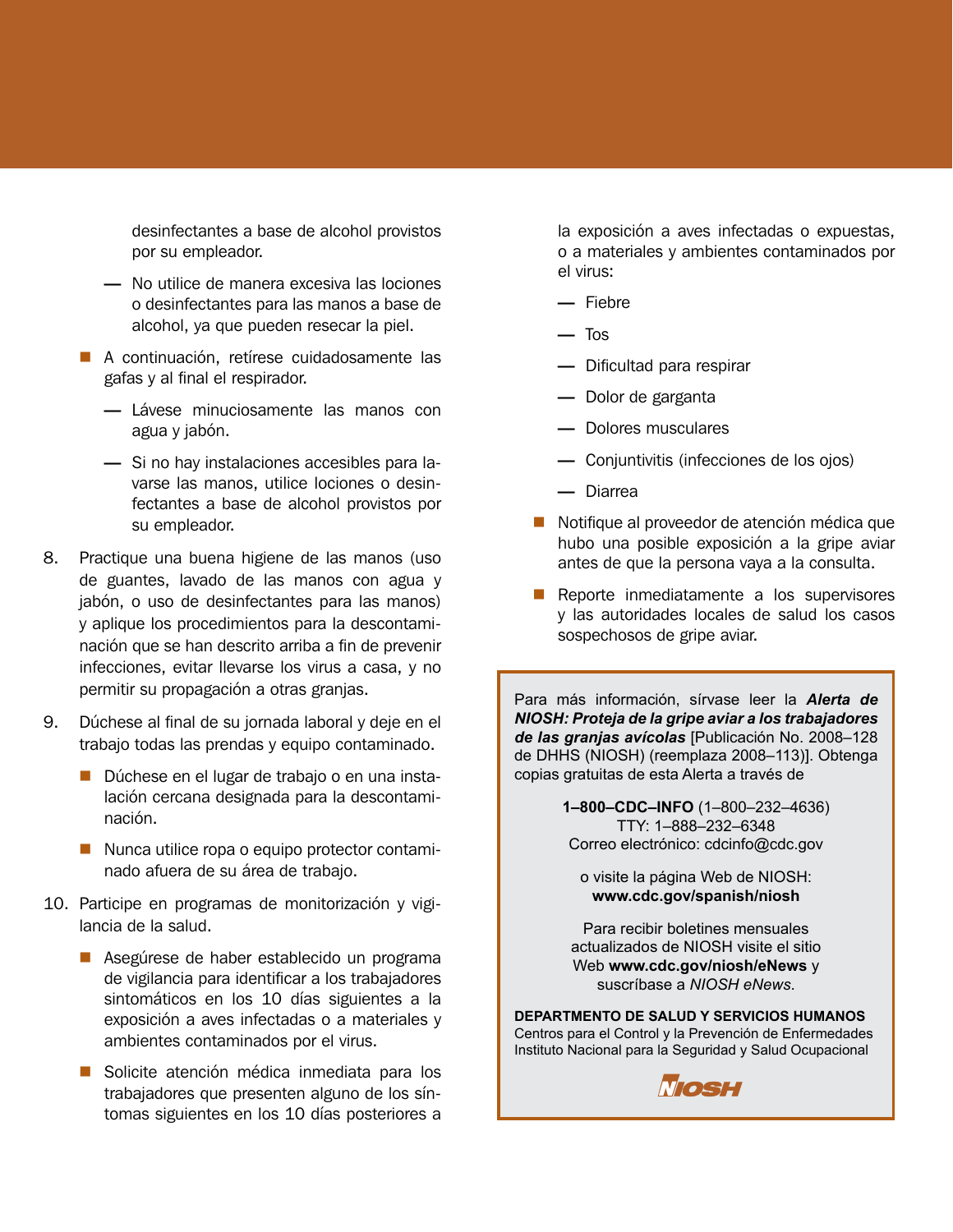

# Protecting Poultry Workers from Avian Influenza (Bird Flu)

#### WARNING!

During an outbreak of avian influenza (bird flu), poultry workers\* may become seriously ill or die after contact with infected poultry or contaminated materials.

The National Institute for Occupational Safety and Health (NIOSH) requests help in protecting poultry workers from infection with viruses that cause avian influenza (also known as bird flu). Although human infection with avian influenza viruses is rare, workers infected with certain types of these viruses may become ill or die.

Some types of avian influenza viruses can cause serious illness or death in poultry and other birds. These viruses are referred to as *highly pathogenic viruses.* Rarely, these viruses may be passed to humans who contact infected poultry or virus-contaminated materials or environments.

The following workers are at risk of infection with highly pathogenic avian influenza viruses:

- $\blacksquare$  Poultry growers and their workers
- Service technicians of poultry growers
- Workers at egg production facilities (caretakers, layer barn workers, and chick movers)
- Veterinarians and their staff who work with poultry
- Disease control and eradication workers on poultry farms (State, Federal, contract, and poultry farm workers)

This Alert describes the following:

- 1. Avian influenza in humans
- 2. Avian influenza outbreaks in chickens
- 3. Recommendations for protecting poultry workers from avian influenza

Remember these facts:

- No avian influenza epidemic now exists in humans.
- Scientists are currently most concerned about the highly pathogenic

<sup>\*</sup>Poultry workers include all workers who may contact poultry or materials or environments contaminated by poultry.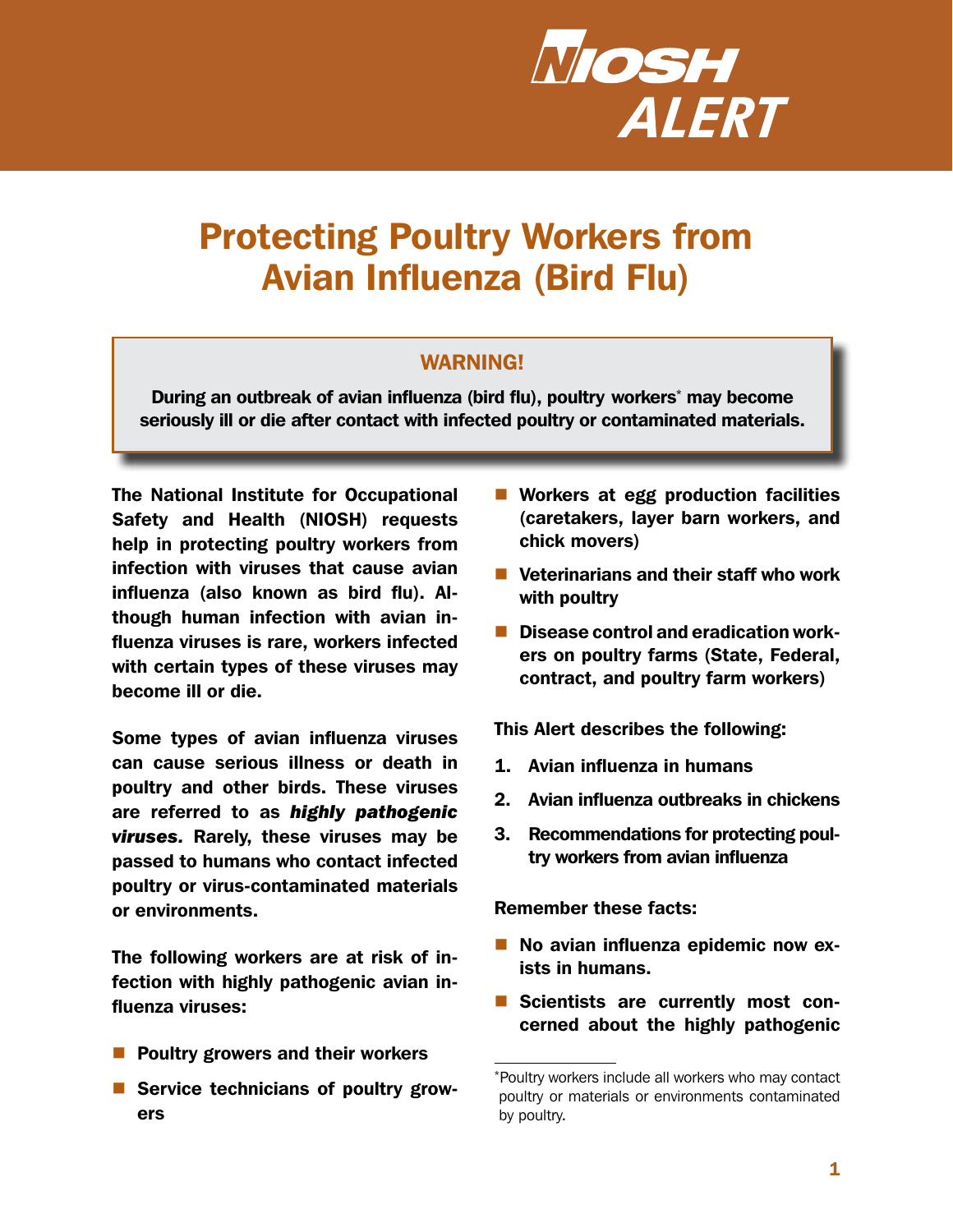avian influenza A virus known as H5N1. As of April 8, 2008, all human cases of influenza caused by this virus have occurred outside the United States.<sup>†</sup>

- $\blacksquare$  The avian influenza virus rarely infects humans.
- $\blacksquare$  The avian influenza virus does not pass easily from person to person.

NIOSH requests that owners and operators of poultry operations follow the recommendations in this Alert and use the controls presented here.

NIOSH also requests that safety and health officials, editors of trade journals, labor unions, and employers bring the recommendations in this Alert to the attention of all poultry workers and poultry farm operators.

# BACKGROUND

#### What is avian influenza?

Avian influenza is caused by influenza A viruses and occurs worldwide in many species of birds. For this reason, avian influenza is often referred to as "bird flu."

Avian influenza viruses normally reside in the intestinal tracts (guts) of water and shore birds, and they usually cause little if any disease. Only a few of these viruses can cause disease in other animals and in humans for example, the highly pathogenic H5N1 and H7N7 viruses.

Influenza A viruses are divided into two groups based on their pathogenicity (capacity to cause disease) to poultry:

- *Low-pathogenic avian influenza viruses,* which cause a mild disease or no noticeable signs of disease
- *Highly pathogenic avian influenza viruses,* which cause serious disease and high rates of death

Scientists are currently most concerned about the highly pathogenic avian influenza A virus known as H5N1.‡Although the H5N1 virus causes serious illness in birds, it has rarely infected humans.

The first known cases of human infection with H5N1 avian influenza occurred in 1997 in Hong Kong. Outbreaks of H5N1 avian influenza in poultry and some cases in humans began again in Asia in late 2003 and continue to be reported there. In addition, outbreaks in birds and humans have been reported in Africa, and outbreaks in birds have occurred in Europe. As of April 8, 2008, no outbreaks in birds or humans have been reported in North, Central, or South America.

Avian influenza outbreaks from the H5N1 virus have occurred in birds in more than 50 countries and in humans in 12 countries (see WHO [2008] at [www.who.int/csr/](http://www.who.int/csr/disease/avian_influenza/en/) [disease/avian\\_influenza/en/\)](http://www.who.int/csr/disease/avian_influenza/en/).

#### Important avian influenza facts

Remember the following facts about the highly pathogenic H5N1 virus:

<sup>†</sup> For current information about outbreaks of avian influenza around the world, see [www.cdc.gov/flu/](http://www.cdc.gov/flu/avian/outbreaks/current.htm) [avian/outbreaks/current.htm](http://www.cdc.gov/flu/avian/outbreaks/current.htm).

<sup>‡</sup> In this document, H5N1 always refers to the highly pathogenic form of avian influenza virus.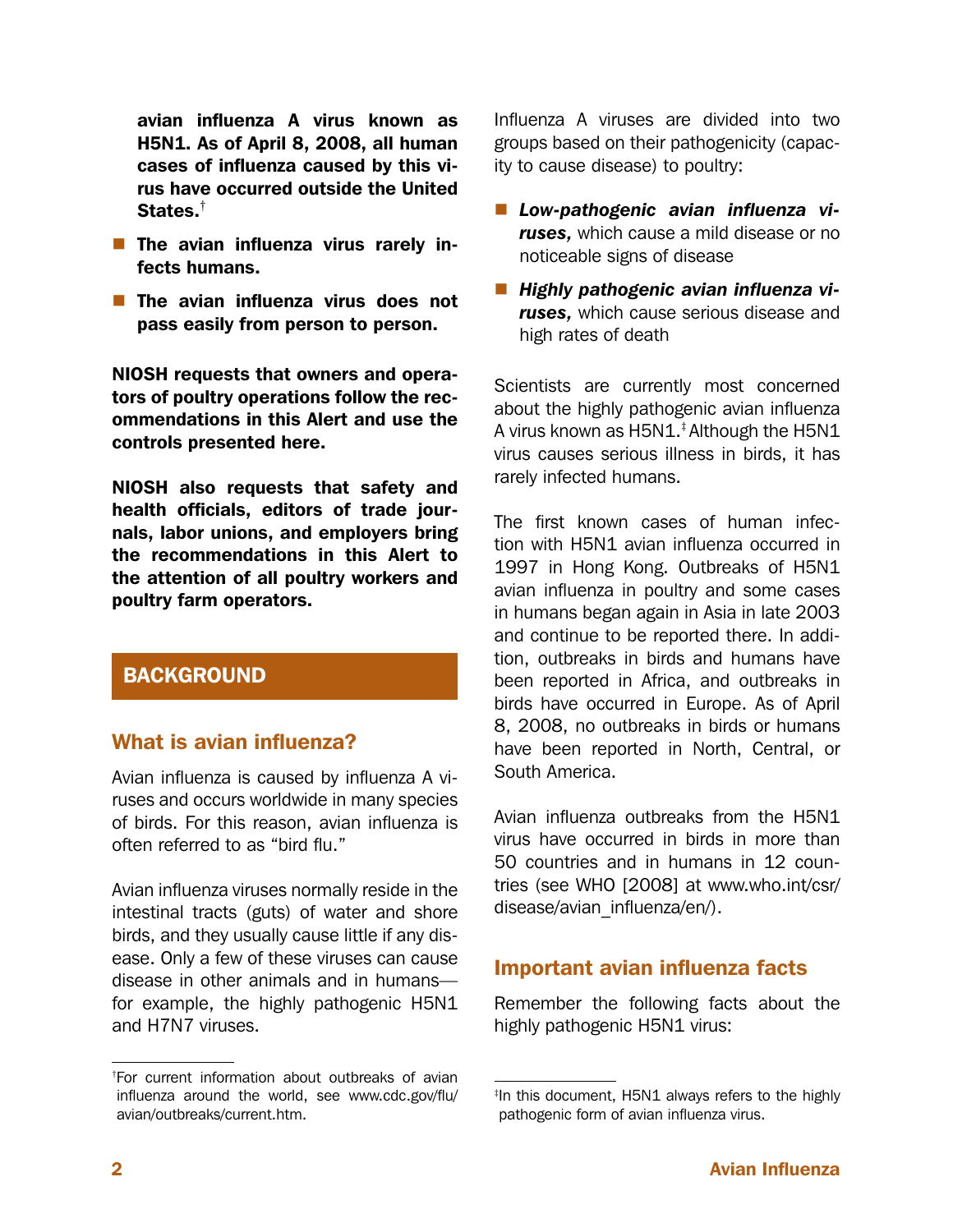- $\blacksquare$  Most human infections with this virus have resulted from contact with infected poultry or virus-contaminated materials or environments.
- **H5N1** virus rarely infects humans.
- When this virus does infect humans, it does not pass easily from person to person—that is, transmission between humans has not been efficient or sustained [DHHS 2006].
- As of April 8, 2008, the H5N1 virus has not been detected in the United States.
- **H5N1** virus can be spread from one location to another through
	- migrating birds (which may not show symptoms of disease) and
	- legal and illegal trade in poultry and other birds as well as their products.
- If the virus changes so that it can be easily passed from one person to another, it could cause a pandemic (worldwide) influenza outbreak in humans.

# FREQUENTLY ASKED QUESTIONS

### 1. How are poultry affected by avian influenza?

Domestic poultry may be infected with either low-pathogenic or highly pathogenic viruses through contact with infected poultry, wild birds, or virus-contaminated materials or environments:

- **Highly pathogenic avian influenza vi**ruses spread quickly and may kill an entire poultry flock in 48 hours.
- **Low-pathogenic avian influenza virus**es may go unnoticed or cause only

mild symptoms (such as ruffled feathers or a drop in egg production).

### 2. What is the risk of infection to humans?

Avian influenza viruses do not usually infect humans. However, 379 human cases of avian influenza A (H5N1) were reported to the World Health Organization (WHO) between late 2003 and April 8, 2008 [WHO 2008]. About 63% of these cases (239) were fatal. No human cases have been reported within North, Central, or South America.

H5N1 virus can be transmitted to people who contact infected poultry or viruscontaminated materials or environments. This type of transmission has not been frequent or sustained from one human to another.

Health risks related to human exposure to the low-pathogenic avian influenza viruses are poorly understood, but they are thought to be minimal. Only rare cases of human infection with low-pathogenic viruses have been reported. Nonetheless, anyone likely to have prolonged exposure to *any* avian influenza virus should take protective measures.



*Photograph courtesy of U.S. Department of Agriculture.*

#### Avian Influenza 3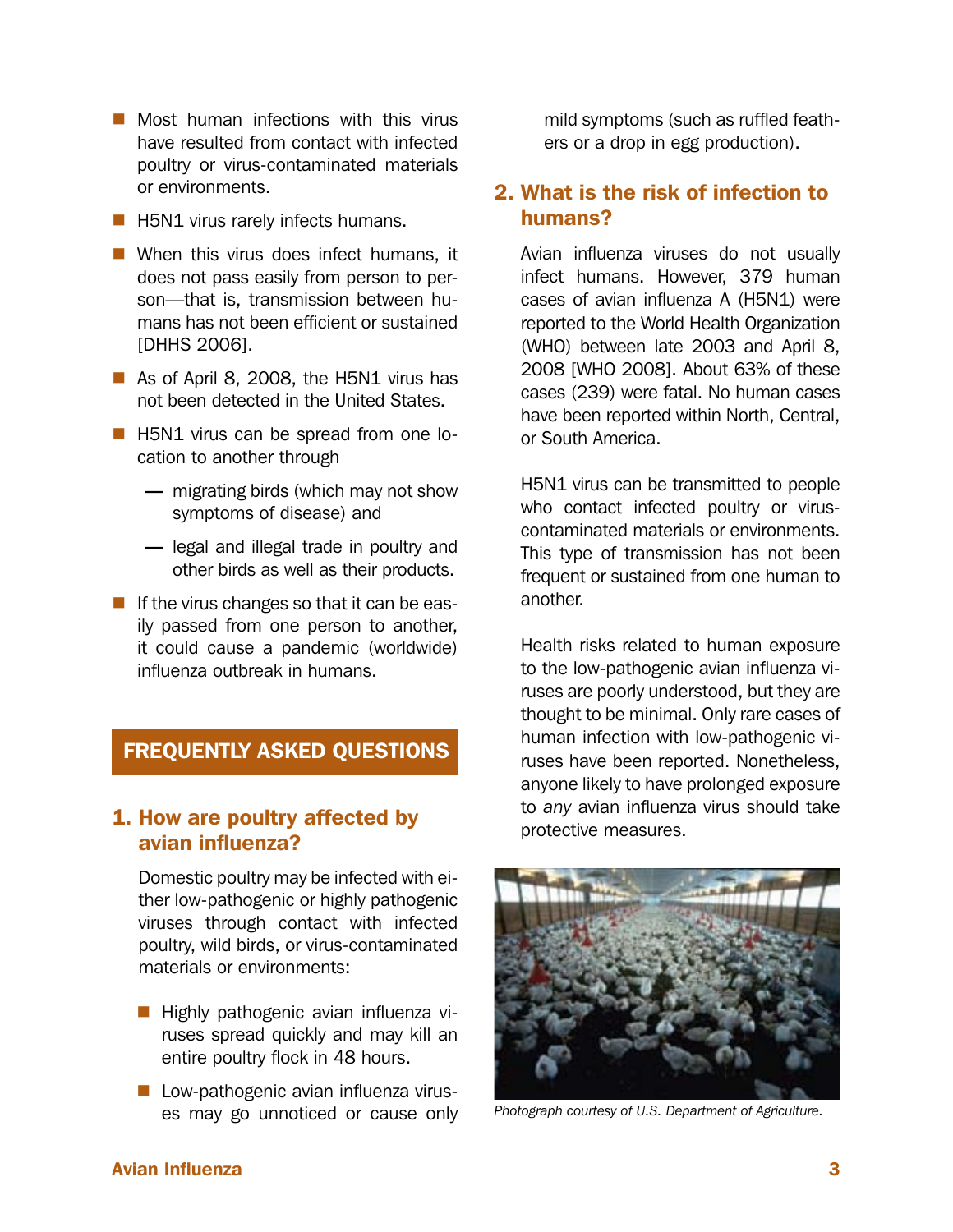Examples of workers at risk include the following:

- $\blacksquare$  Poultry growers and their workers
- Service technicians of poultry growers
- Caretakers, layer barn workers, and chick workers at egg production facilities
- Veterinarians and their staff who work with poultry
- Workers involved in disease control and eradication on poultry farms (Federal, State, contract, and poultry farm workers)



*Photograph copyright © Getty Images.*

# 3. How is the virus passed to humans?

Avian influenza virus is excreted in the droppings, saliva, and nasal secretions of infected birds. The virus is believed to enter humans through the mouth, nose, or eyes. Scientists believe that the virus is most often passed to humans from contact with infected poultry that was sick or dead. Contact with the following materials or equipment may also be a source of infection:

- **Droppings**
- **Feathers**
- **Litter**
- $\blacksquare$  Egg flats
- **Cages**

For more information about human infection with avian influenza viruses, see [www.cdc.gov/flu/avian/gen-info/avian-flu](http://www.cdc.gov/flu/avian/gen-info/avian-flu-humans.htm)[humans.htm](http://www.cdc.gov/flu/avian/gen-info/avian-flu-humans.htm).

# 4. Why are scientists concerned about the H5N1 virus?

Scientists are concerned about the H5N1 virus for the following reasons:

- **H5N1** virus causes serious illness and death in poultry and therefore threatens domestic poultry throughout the world.
- $\blacksquare$  This virus can cause serious illness and death in humans.
- If a strain of H5N1 changes so that it is highly infectious to humans and spreads easily from person to person, it could cause an influenza pandemic.

Public health authorities are monitoring outbreaks of human illness linked with avian influenza. To date, human infections with highly pathogenic avian influenza viruses identified since 1997 have not resulted in continued transmission from one person to another.

# REPORTED OUTBREAKS

Current news about avian influenza deals mostly with human illness caused by the H5N1 virus. However, human infections have also been caused by other subtypes of avian influenza virus such as H7N7 and H7N3. The following reports describe outbreaks involving several subtypes of highly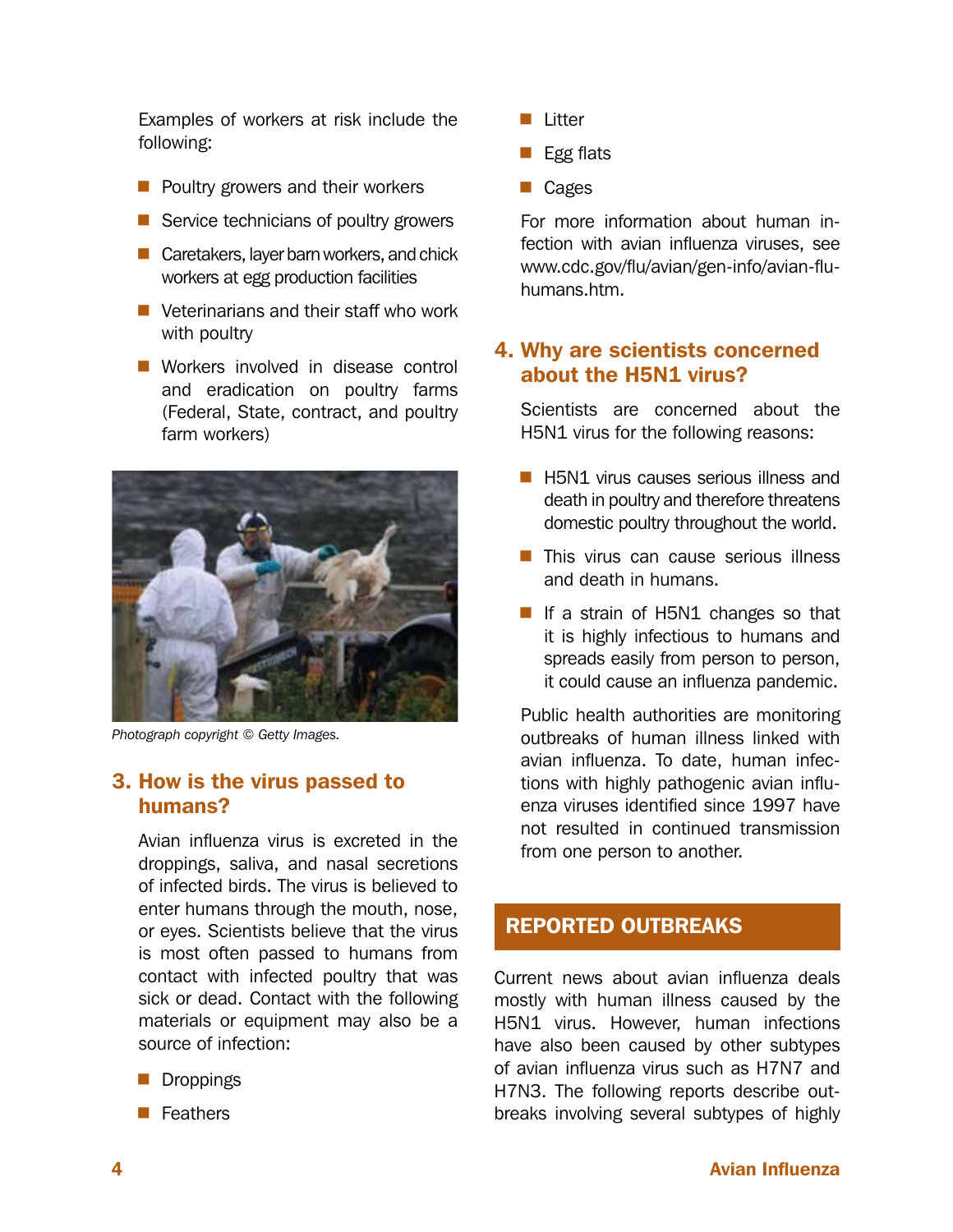pathogenic avian influenza virus. One report describes an outbreak in poultry alone, with no reported human cases.

# Report 1—Eighteen H5N1 human cases in Hong Kong, 1997

An outbreak of H5N1 avian influenza occurred in humans and poultry in Hong Kong during 1997. This outbreak involved 18 confirmed human cases, including six deaths [Chan 2002].

The first human case occurred in May, soon after outbreaks in poultry were reported at three farms. Seventeen more human cases occurred in November and December after infected poultry were found in wholesale and retail markets. Many of the infected humans had visited either a retail poultry stall or a live poultry market before becoming ill [Mounts et al. 1999]. All chickens and other poultry in Hong Kong were culled (destroyed) to stop the outbreak. No additional human cases were detected during this outbreak after the culling operation was complete.

Commercial poultry cullers and workers were not included among the 18 cases described here. However, laboratory tests showed that about 3% of poultry cullers and 10% of poultry workers showed evidence of earlier infection with H5N1 virus [Bridges et al. 2002].

# Report 2—Eighty-nine H7N7 human cases in the Netherlands, 2003

In February 2003, a large outbreak of avian influenza was caused by the highly pathogenic H7N7 virus in commercial poultry farms in the Netherlands [Koopmans et al. 2004]. The infection spread to approximately 255 farms and resulted in the culling of all

infected flocks (about 30 million chickens). The virus may have been introduced to the commercial flocks by infected wild ducks.

At the time of the outbreak, local authorities believed the risk to humans was low. However, 89 human infections were identified, with health complaints primarily consisting of conjunctivitis. Mild, influenza-like illness was associated with the conjunctivitis in a few cases.

However, one human fatality occurred in a veterinarian who had not received antiviral medication but had spent a few hours screening flocks that were later confirmed to be infected with the H7N7 virus. The highest risk of infection was in veterinarians and workers who culled infected poultry.

The outbreak was brought under control in about 2 months by culling infected flocks. An outbreak-management response team advised all workers who screened and culled poultry to wear goggles and respirators to reduce their exposures to the avian influenza virus. The team recommended that vaccination with the current flu vaccine be made mandatory for all poultry farmers and their families within a 3-kilometer radius of infected farms. They stressed the importance of hand washing and personal hygiene at home. Immediate treatment with oseltamivir (Tamiflu®) was recommended for all new conjunctivitis cases and a preventive dose (75 mg daily) was started for all persons handling potentially infected poultry. This dose was continued for 2 days after the last exposure.

### Report 3—Two H7N3 human cases in Canada, 2004

On February 19, 2004, the Canadian Food Inspection Agency announced an outbreak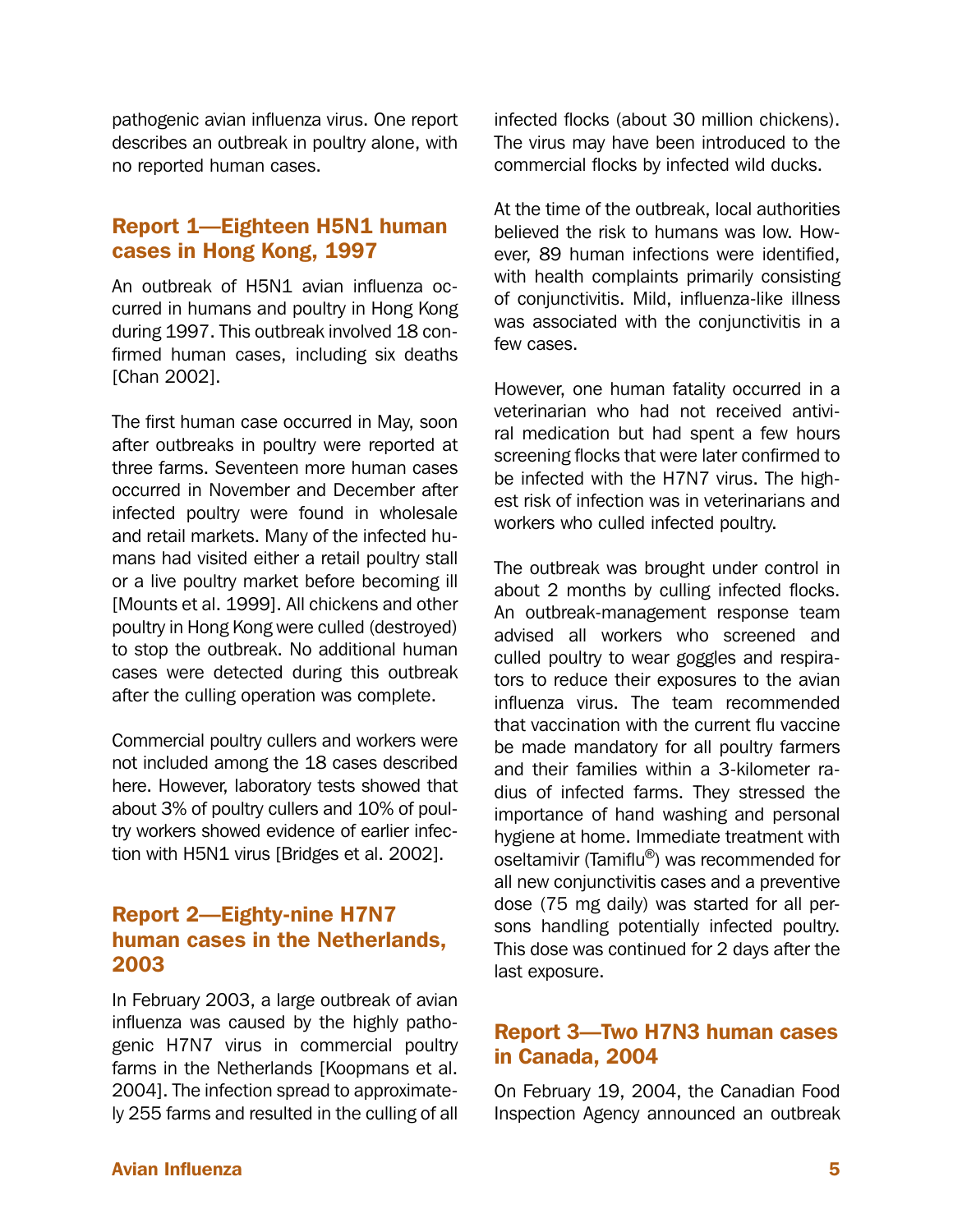of avian influenza in poultry from highly pathogenic H7N3 virus in the Fraser Valley region of British Columbia [Tweed et al. 2004; CDC 2006b]. Health Canada reported two cases of laboratory-confirmed H7N3 infections in humans. Both patients were poultry workers; one was involved in culling operations on March 13−14, 2004, and the other had close contact with poultry on March 22−23, 2004. Both patients developed conjunctivitis and other flu-like symptoms. Their illnesses resolved after treatment with antiviral medication (oseltamivir). Ten other poultry workers developed conjunctivitis symptoms and/or upper respiratory symptoms after contacting poultry. However, these infections were not laboratory-confirmed as H7N3 infections.

Culling operations by Federal workers and other measures were undertaken to control the spread of the virus. Authorities required personal protective equipment for all persons involved in culling activities. This equipment included N–95 respirators, gloves, goggles, biosafety suits, and footwear. Authorities also monitored compliance with prescribed safety measures. Epidemiologic, laboratory, and clinical surveillance was done for signs of avian influenza in exposed persons. However, no person-to-person transmission was detected during this outbreak.

# **Report 4—H5N2 in poultry, Texas, 2004: no human cases**

In February 2004, an outbreak of avian influenza from highly pathogenic H5N2 virus was detected in a flock of 7,000 chickens in south-central Texas [Lee et al. 2005]. The chickens at the affected farm were being sold to live-bird markets in Houston. Approximately 1,700 chickens had been sold to the live-bird markets about a week before the laboratory confirmed avian influenza in the flock. The flock was culled on February 21, 2004. No human infections were reported.

# Report 5—Eight H5N1 human cases in Indonesia, 2006

Poultry in Indonesia and other nearby countries have suffered continuing outbreaks of illness from the H5N1 virus in 2006 and 2007. This virus is considered to be entrenched in poultry throughout much of Indonesia. This widespread presence of the virus and local conditions have resulted in a substantial number of human cases (102 cases since 2005).

In June 2006, Indonesia became the focus of media attention when H5N1 was identified in an outbreak involving eight members of an extended family in northern Sumatra [Butler 2006]. No samples were taken from the first patient, a 37-year-old woman who became ill on April 24 and died on May 4. However, samples from seven other family members confirmed the presence of H5N1 virus. Investigators assumed that the first patient was also infected with H5N1 virus (which she is thought to have contracted from infected poultry). In all, seven of the eight infected family members died. A 25-year-old brother of the first patient survived.

The outbreak was considered to be controlled on June 12, 2006—3 weeks after the death of the last victim—with no new cases reported. This cluster of H5N1 cases is the first instance in which WHO reported that human-to-human transmission may have occurred. Concerns over the cluster of cases have eased since no other large clusters of human cases have been identified.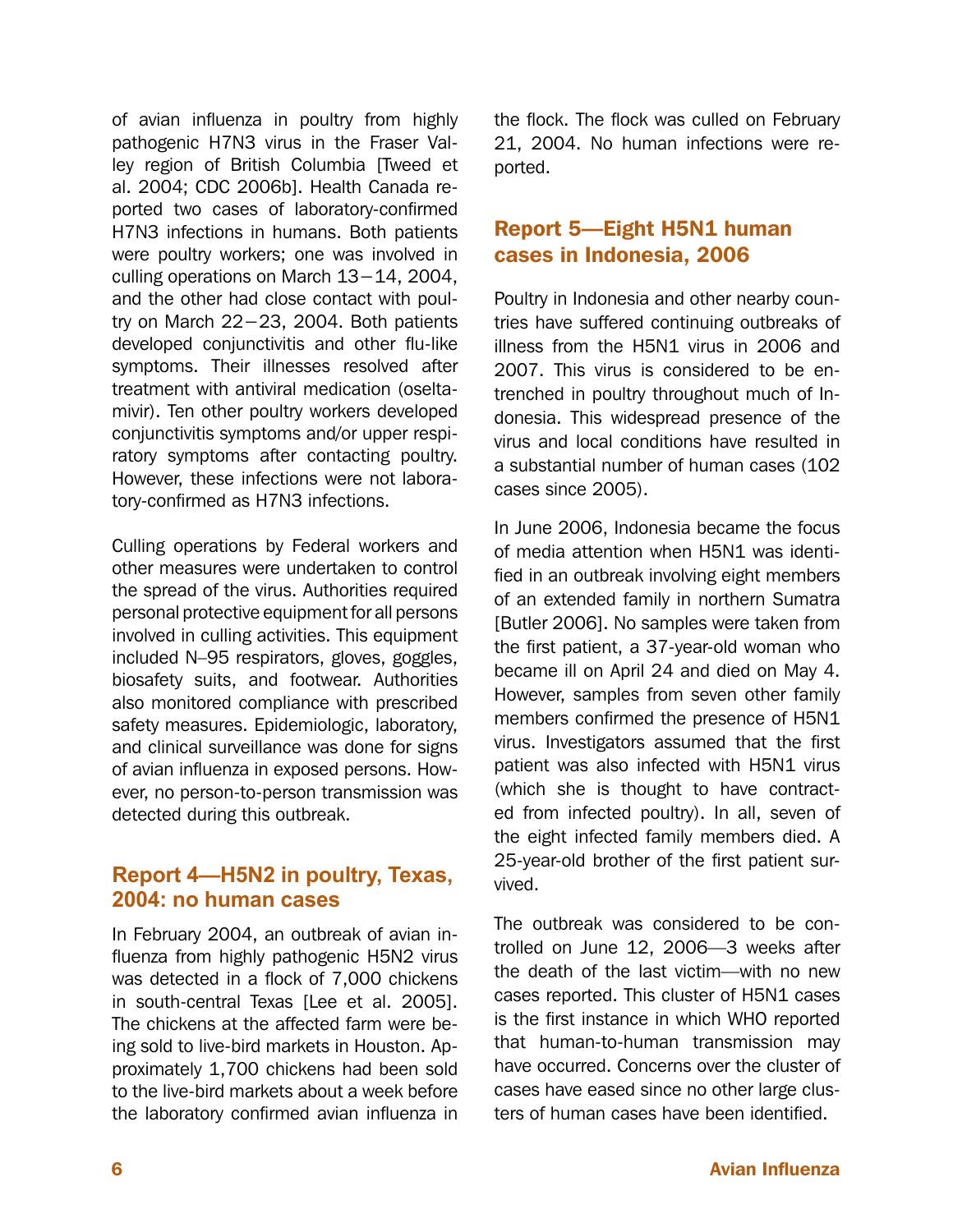# **CONCLUSIONS**

#### Outbreaks in Birds

In birds, outbreaks of the H5N1 virus continue to spread in Europe, Asia, and Africa. These outbreaks are on a scale that has not been seen before. Continued worldwide spread of this virus will place poultry and poultry workers at increased risk of infection.

#### Human cases

Since January 2003, WHO has published the numbers of confirmed human illnesses and deaths from the H5N1 virus. Between January 2003 and April 8, 2008, WHO reported 379 confirmed human cases of infection with H5N1 virus in 14 countries—Azerbaijan, Cambodia, China, Djibouti, Egypt, Indonesia, Iraq, Laos, Myanmar, Nigeria, Pakistan, Thailand, Turkey, and Vietnam [WHO 2008]. Of these cases, 239 (63%) were fatal.

In 2007, Indonesia reported 42 new human cases of avian influenza, followed by Egypt (25), Vietnam (8), China (5), Laos (2), Cambodia (1), Myanmar (1), Nigeria (1), and Pakistan (1) [WHO 2008].

Human cases of avian influenza have most often been linked to close human contact with sick or dying poultry from backyard operations. Such contact is common in countries where poultry are numerous and birds are not generally confined by enclosures.

Continued sporadic infections of humans with H5N1 could increase the chances that the virus will change so that it can pass more easily from human to human. This change could result in an influenza pandemic.

#### Preventive steps

Additional efforts are needed to prevent new cases of avian influenza in humans. In Thailand, public health education campaigns and media reports about avian influenza have reached rural people at greatest risk [Olsen et al. 2005]. However, this information has not resulted in changed behavior to control risks for many Thai people. Culling flocks of ill birds has been highly effective in controlling some avian influenza outbreaks. But this preventive measure may not be effective in areas of Southeast Asia, where backyard flocks are common and poultry movement is difficult to control [CDC 2004; Olsen et al. 2005].

Poultry producers in the United States and around the world should take preventive steps to protect their workers and poultry flocks. Poultry producers can substantially reduce the risk to workers if they follow the recommendations listed in the following section.

# RECOMMENDATIONS FOR PRO-TECTING POULTRY WORKERS

NIOSH recommends the following preventive steps for protecting poultry workers who are at risk of exposure to avian influenza viruses. These recommendations are discussed in more detail in the following subsections. Recommendations are intended for both poultry producers (owners and operators of poultry farms) and poultry workers.

#### **Summary of recommendations**

Take the following steps BEFORE an outbreak of avian influenza:

1. Make sure that an avian influenza response plan has been developed.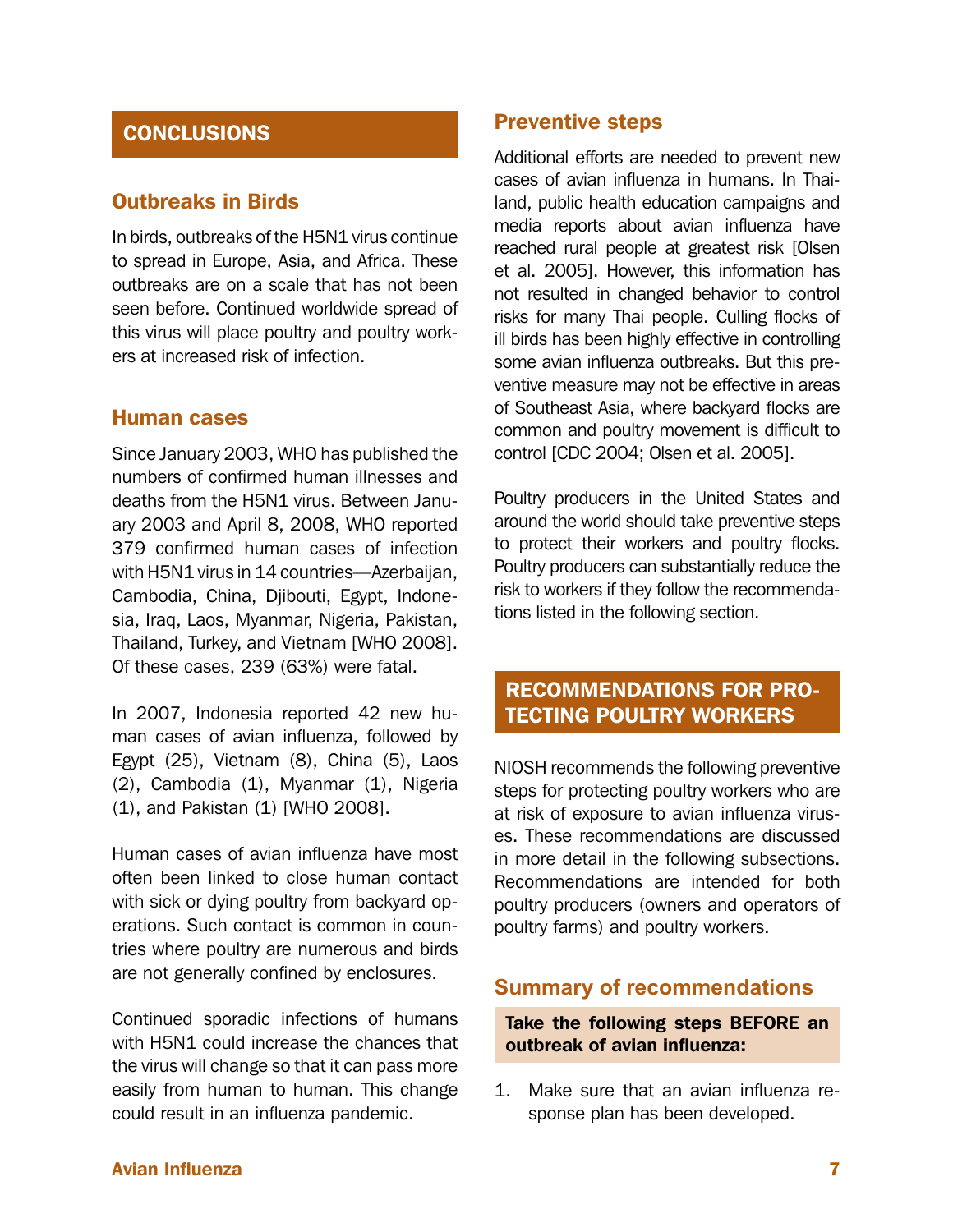- 2. Follow the biosecurity practices presented in this Alert.
- 3. Know the signs of avian influenza in poultry.
- 4. Report sick or dying birds immediately.
- 5. Know the possible signs and symptoms of avian influenza in humans.
- 6. Consider getting the current season's flu shot.
- 7. Train workers in all guidance and recommendations presented in this Alert.

#### Take the following steps DURING an outbreak of avian influenza:

- 1. Follow the avian influenza response plan.
- 2. Ask your doctor about taking antiviral medication.
- 3. Wear personal protective clothing:
	- Outer garments (impermeable aprons or coveralls)
	- Gloves
	- Footwear (boots or boot covers)
	- Disposable head cover or hair cover
- 4. Wear eye protection (goggles or a fullfacepiece respirator).
- 5. Wear a NIOSH-certified, air-purifying respirator with a particulate filter (N–95 or better).
- 6. Follow a written respiratory protection program.
- 7. Protect yourself when removing personal protective equipment and clothing.
- 8. Use good hand hygiene (proper use of gloves, hand-washing, and waterless hand sanitizers) and decontamination procedures.
- 9. Shower at the end of the work shift and leave all contaminated equipment and clothing at work.
- 10. Participate in health surveillance and monitoring programs.

#### Detailed recommendations

Take the following steps BEFORE an outbreak of avian influenza:

- 1. Make sure that an avian influenza response plan has been developed to complement regional, State, and industry plans.
	- Use the following guidance to develop an avian influenza response plan:
		- CDC guidance in this Alert and at the following Web site: [www.cdc.](http://www.CDC.gov/flu/avian) [gov/flu/avian](http://www.CDC.gov/flu/avian)
		- The USDA national plan for responding to an outbreak of highly pathogenic avian influenza in the



*Photograph copyright © Getty Images.*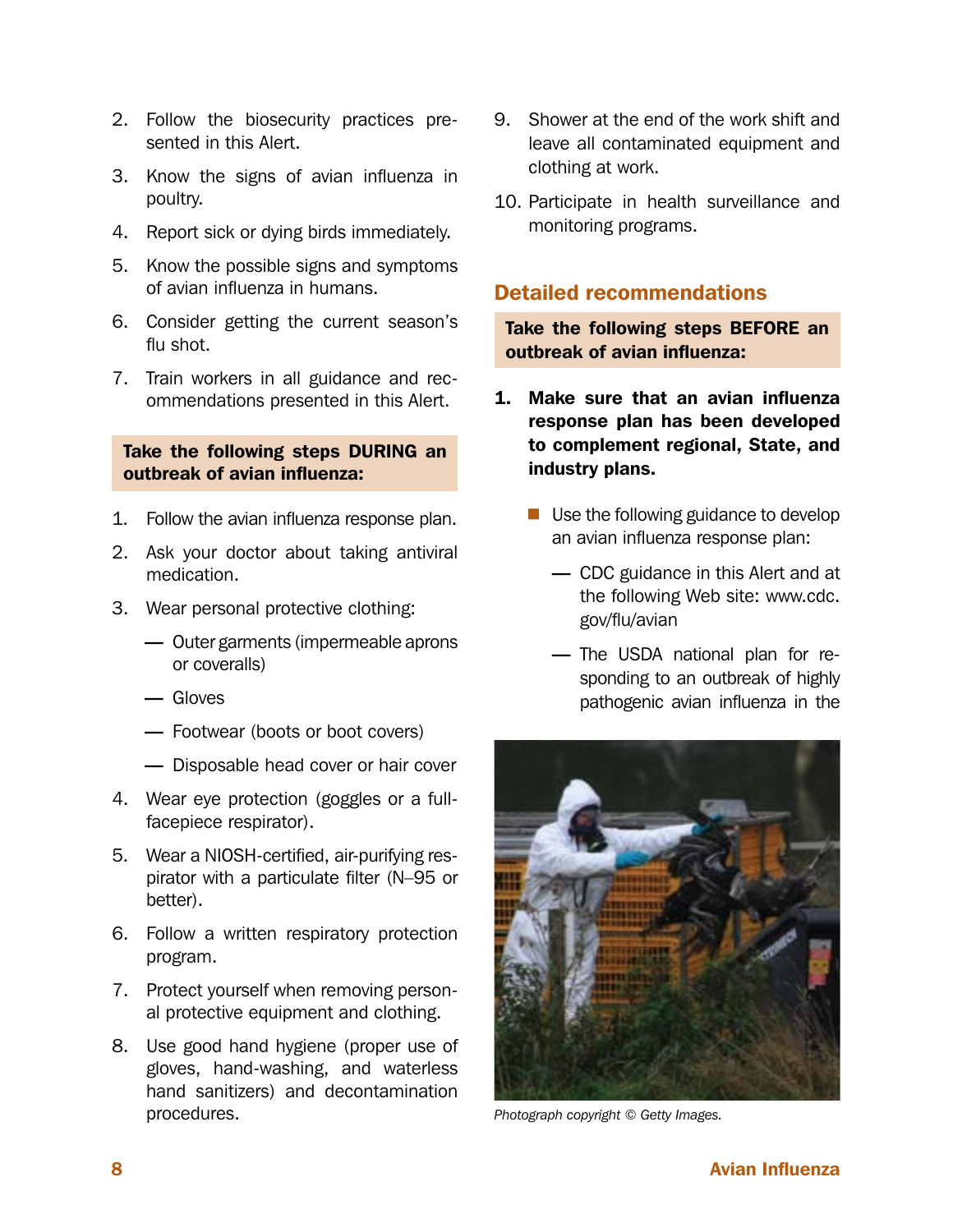United States [APHIS 2007b]: [www.aphis.usda.gov/newsroom/](http://www.aphis.usda.gov/newsroom/hot_issues/avian_influenza/avian_influenza_summary.shtml) hot issues/avian influenza/avian influenza summary.shtml. This plan is intended to complement regional, State, and industry plans.

- Select a response plan manager.
- Coordinate your avian influenza response plan with appropriate State animal and public health agencies.
- Make sure that workers are aware of the avian influenza response plan and their responsibilities.
- 2. Follow biosecurity practices to keep avian influenza and other diseases out of your poultry flock [APHIS 2007a]:
	- $\blacksquare$  Keep your poultry flock isolated from outside environments.
	- $\blacksquare$  Prevent flocks from contacting wild birds and keep them away from water sources that might be contaminated by wild birds.
	- Allow only essential workers and vehicles to enter the farm and poultry houses.
	- **Provide clean protective clothing,** equipment, and disinfection facilities for workers.
	- **Thoroughly clean and disinfect equip**ment and vehicles entering and leaving the farm. Include tires and undercarriage.
		- Use detergents and disinfectants (avian influenza viruses are sensitive to most).
- Use EPA-registered disinfectants that are labeled as effective against influenza viruses.
- Use heating and drying (which inactivate the viruses).
- Do not borrow equipment or vehicles from other farms and do not lend yours.
- Avoid visiting other poultry farms.
- $\blacksquare$  If you do visit another farm or a livebird market, change footwear and clothing before contacting your own flock again.
- Do not bring birds from slaughter channels (especially live-bird markets) back to the farm.

#### 3. Know the signs of avian influenza in poultry.

Be aware of the signs of avian influenza infection in poultry so that you can do the following:

- Recognize sick birds
- Quarantine the farm to prevent the spread of disease
- $\blacksquare$  Protect workers from infection

In domestic poultry, signs of infection with the highly pathogenic H5N1 virus may vary depending on the viral strain, age and species of bird, other existing diseases in the poultry, and environment. The signs may include the following:

- $\blacksquare$  Sudden death without clinical signs or symptoms
- Lack of coordination
- $\blacksquare$  Lack of energy and appetite

#### Avian Influenza 9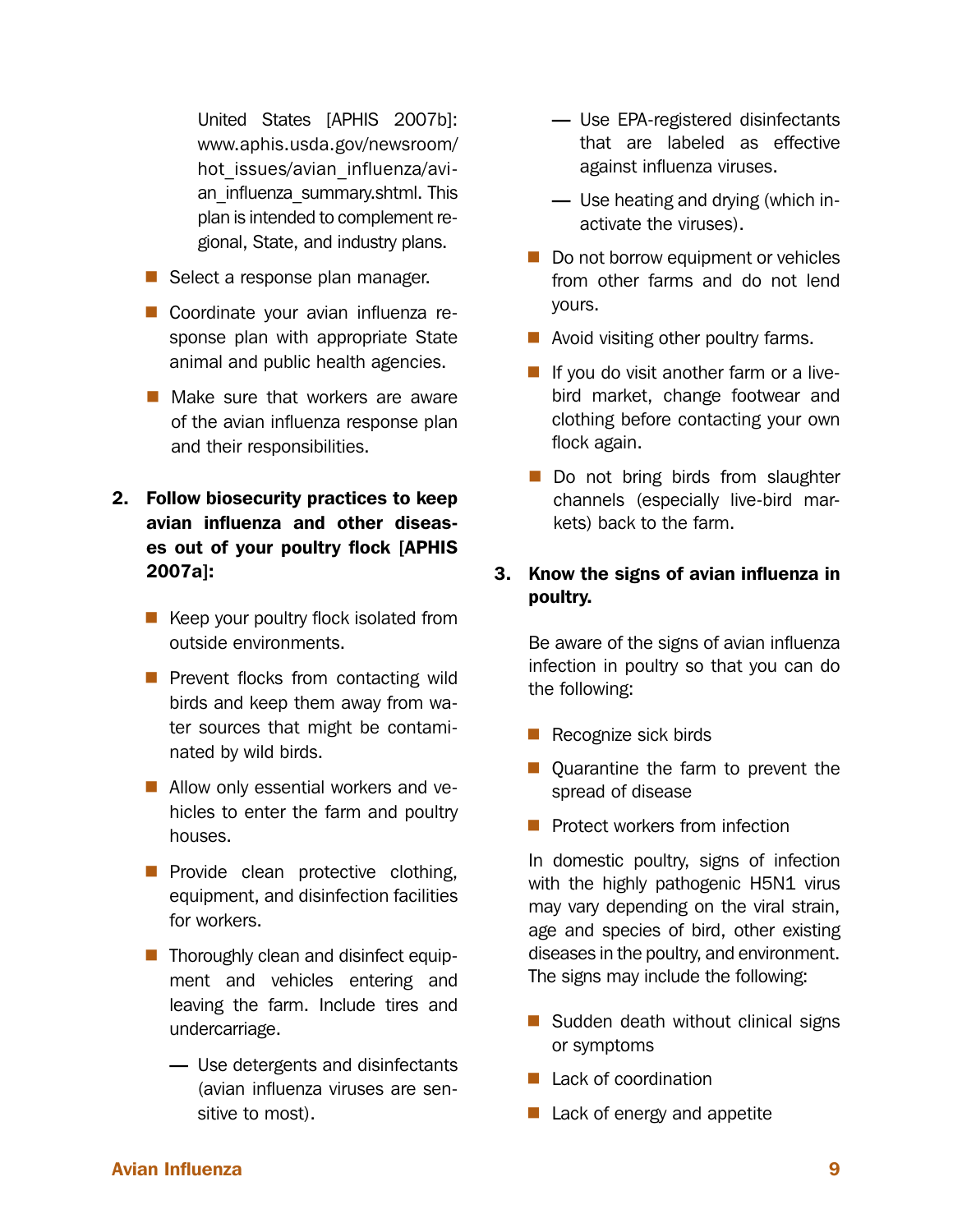- Soft-shelled or misshapen eggs
- Decreased egg production
- $\blacksquare$  Purple discoloration of the wattles, combs, and legs
- Swelling of the head, eyelids, combs, wattles, and hocks
- Diarrhea
- Nasal discharge
- Coughing and sneezing

Some birds may be infected with avian influenza but appear to be healthy.

#### 4. Report sick or dying birds immediately.

- Immediately report any sick or dying birds in your poultry flock to the proper authorities:
	- Call the U.S. Department of Agriculture (USDA) Veterinary Services toll free at

#### 1–866–536–7593

- Or contact your State veterinarian or local extension agent.
- Don't wait to report sick birds. Early detection of avian influenza is essential to prevent its spread.

#### 5. Know the possible signs and symptoms of avian influenza in humans.

Know the signs and symptoms of avian influenza in humans infected with the highly pathogenic H5N1 virus so that ill persons can be treated immediately:

- Fever
- Cough
- Shortness of breath
- Sore throat
- **Muscle aches**
- Conjunctivitis (redness, swelling, and pain in the eyes and eyelids)
- Diarrhea

Watch for these signs and symptoms of avian influenza for up to 10 days after exposure to infected or exposed birds or to virus-contaminated materials or environments.

So far, conjunctivitis has been extremely rare in humans infected with the highly pathogenic H5N1 virus—but it is a common symptom in humans infected with the highly pathogenic H7N7 virus. Avian influenza can also lead to pneumonia, acute respiratory distress, and other life-threatening complications.

#### 6. Consider getting the current season's flu shot.

CDC recommends the current season's flu shot for workers involved in avian influenza control activities. Other poultry workers should also consider getting the current flu shot. Although a flu shot will not prevent infection with avian influenza, it *could* prevent dual infection—that is, infection with both an avian influenza virus *and* a human influenza virus at the same time. Such dual infection might result in the formation of new viral strains. If one of these new strains passes easily from person to person, an influenza pandemic could result.

For information about dual infection, use of antiviral medications, and vaccination of poultry workers, see the CDC Web site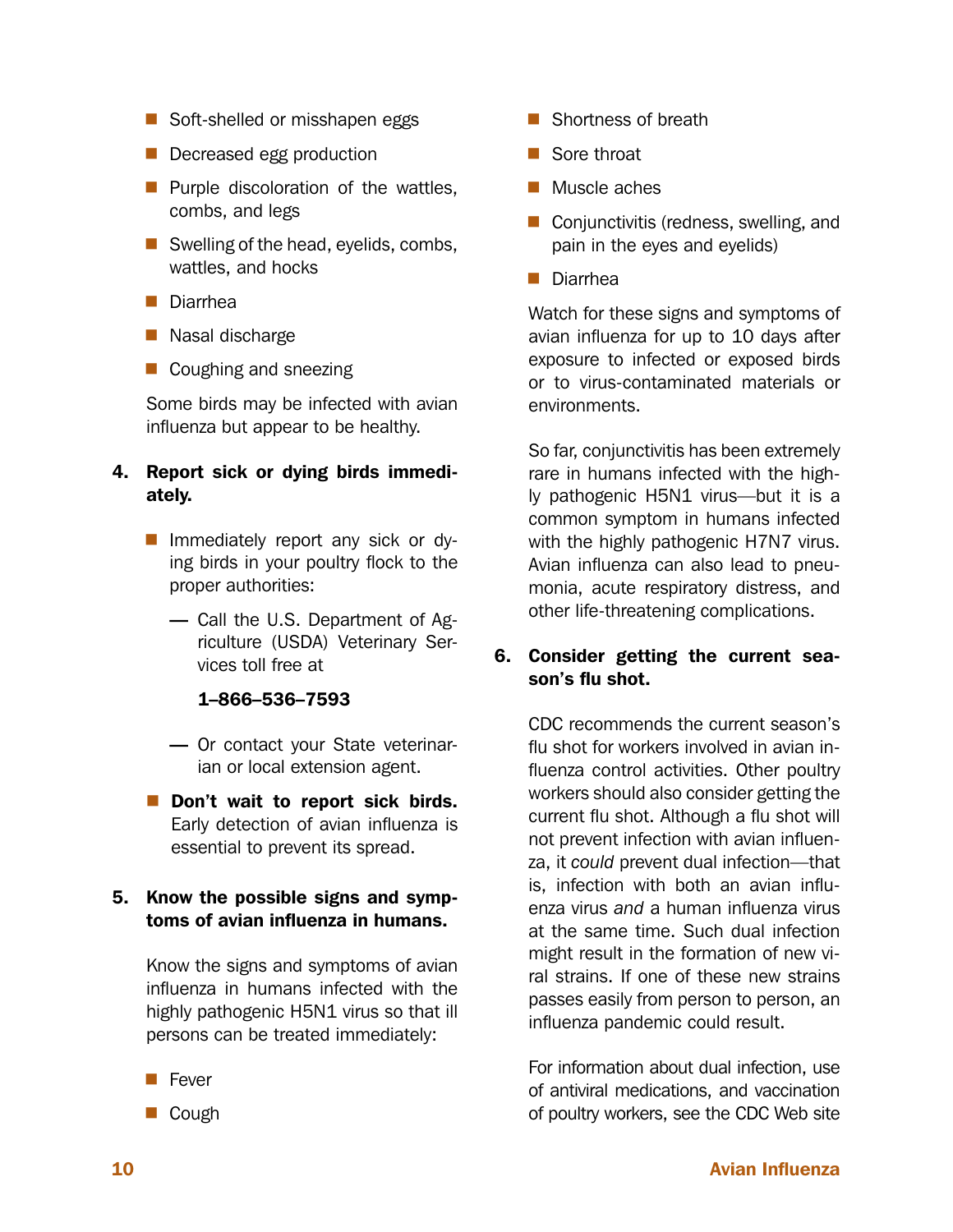on avian influenza at [www.cdc.gov/flu/](http://www.cdc.gov/flu/avian/index.htm) [avian/index.htm.](http://www.cdc.gov/flu/avian/index.htm)

7. Train workers in all guidance and recommendations presented in this Alert.

Take the following steps DURING an outbreak of avian influenza:

- 1. Follow the avian influenza response plan.
- 2. Ask your doctor about taking antiviral medication.

Before you begin disease control activities during an outbreak of avian influenza, ask your doctor about taking antiviral medication. The Centers for Disease Control and Prevention (CDC) recommends that workers receive an influenza antiviral drug daily for the entire time they are in direct contact with infected poultry or with virus-contaminated materials or environments [CDC 2006a]. In addition, the Occupational Safety and Health Administration (OSHA) recommends that workers take the antiviral drug for 1 week following exposure [OSHA 2006].

Oseltamivir is currently the antiviral drug most often used for influenza. This drug is preferred because the avian influenza virus is less likely to be resistant to it than to amantadine or rimantadine (two other drugs used to prevent or treat influenza A). A fourth drug, zanamivir, may be considered as an alternative to oseltamivir for prophylaxis when available [Hayden and Pavia 2006].

#### 3. Wear personal protective clothing.

Personal protective clothing is clothing that protects the torso (aprons, outer

garments, or coveralls), hands (gloves), feet (boots or boot covers), and head (head covers or hair covers) from exposure to harmful agents. Many poultry workers routinely wear personal protective clothing.

Poultry workers should be required to wear personal protective clothing whenever they may be exposed to avian influenza viruses. Such clothing will prevent skin contact with virus-contaminated materials or environments. It will also reduce the chances of carrying contaminated material outside the poultry barn or worksite.

**Outer garments.** When selecting protective outer garments such as aprons or coveralls, take the following steps:

- Select impermeable, disposable protective clothing when possible.
- Select lightweight clothing when appropriate to protect workers from heat stress. For example, choose a lightweight impermeable coverall instead of a chemical-resistant suit if possible.

Gloves. Gloves may be lightweight and disposable (8- to 12-mil nitrile or vinyl, for example), or they may be heavy duty rubber (18 mils thick or greater) and reusable after disinfection. Gloves should be waterproof. When selecting gloves, consider the following:

- $\blacksquare$  Activities performed by the worker
- **Dexterity requirements**
- $\blacksquare$  Need for glove durability and resistance to tearing and abrasion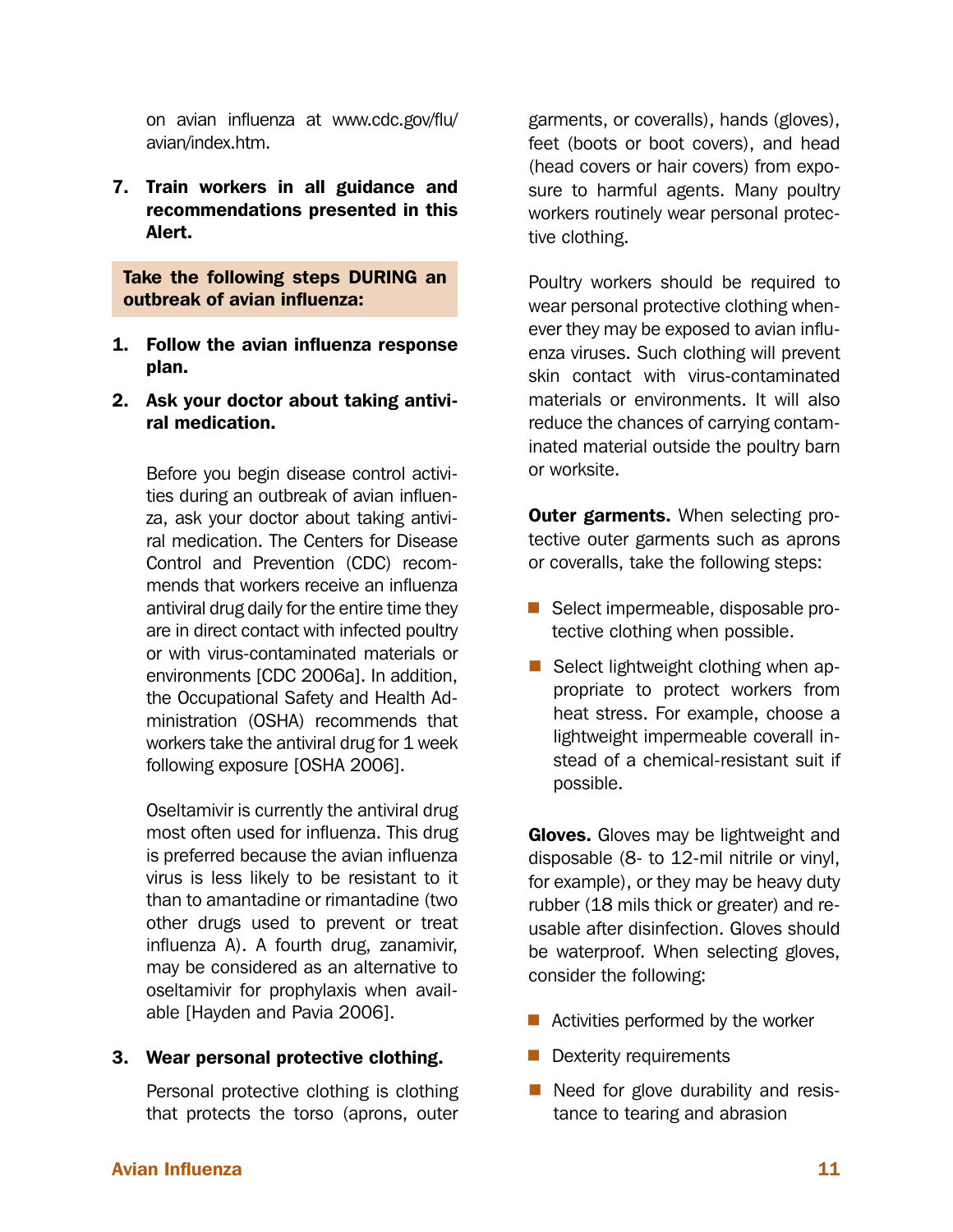Regardless of the type of gloves selected, make sure they do not make existing dermatitis worse or damage healthy skin from prolonged exposure to water or sweat. Wearing a thin cotton glove under a protective outer glove may prevent dermatitis.

Foot protection*.* Select disposable boot covers or boots that can be disinfected. These will protect workers from contact with harmful agents and will prevent them from being carried from one location to another.

Head protection. Select disposable, lightweight head covers or hair covers.

Sources of personal protective clothing and equipment. For sources and manufacturers of personal protective clothing or other personal protective equipment, see the *Buyer's Guide* of the International Safety Equipment Association [www.safetyequipment.org].

#### 4. Wear eye protection.

Eye protection is important to prevent eye contact with virus-contaminated dusts, droplets, and aerosols and to keep workers from touching their eyes with contaminated fingers or gloves.

- **When working with poultry, wear un**vented or indirectly vented safety goggles, a respirator with a full facepiece, or a powered, air-purifying respirator (PAPR) with a loose-fitting hood or helmet and face shield.
- If you wear safety goggles, make sure they are either
	- *unvented* (eyecup goggles, for example) or

#### — *indirectly vented.*

If indirectly vented goggles are properly fitted and have a good antifog coating, they may be used by poultry workers with a low risk of exposure to avian influenza. However, such goggles are not airtight and will not prevent exposures to airborne material.

- **Do not use** *directly vented* goggles or safety glasses for working with infected birds. They do not protect workers from fine particles, splashes, or aerosols.
- **If** you need **prescription lenses**, use
	- protective eyewear with built-in prescription lenses,
	- lens inserts,
	- protective eyewear that fits snugly over prescription glasses without changing their position or obstructing vision (such as fullfacepiece respirators, PAPRs with hoods or helmets, and some styles of goggles), or
	- contact lenses with goggles, a respirator with a full facepiece, or a PAPR with a loose-fitting hood or helmet and face shield.
- $\blacksquare$  Fit eye protection and respirators at the same time:
	- Some goggles can change the fit of a full-facepiece respirator.
	- Eye protection may interfere with the seal of a half-facepiece respirator.
- Wear your eye protection or prescription glasses when you check the seal of a respirator before each use.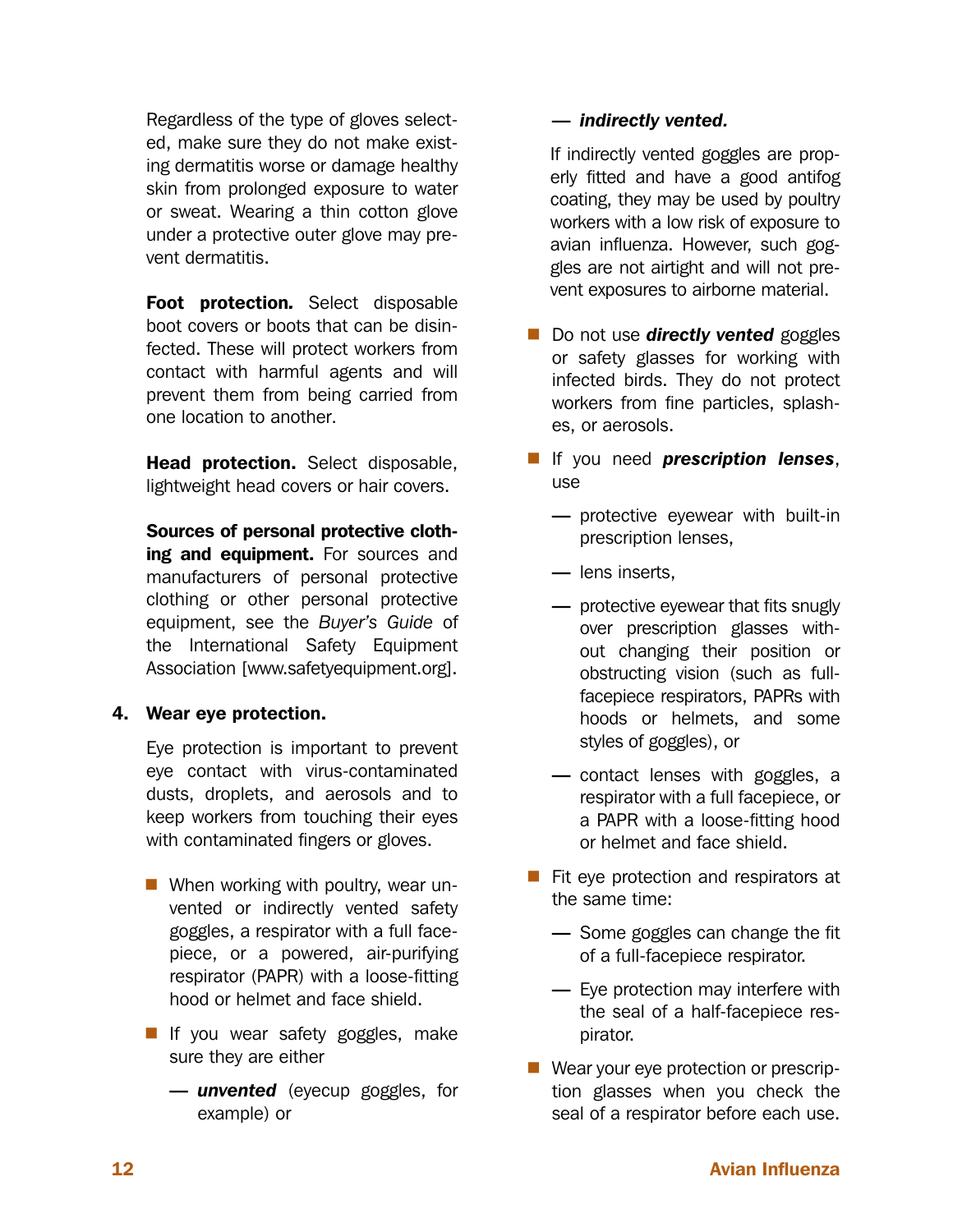Glasses should not protrude into the seal area of a full-facepiece respirator.

 $\blacksquare$  Remove eye protection carefully to prevent contaminated equipment from contacting eyes, nose, or mouth.

For more information about eye safety, see [www.cdc.gov/niosh/topics/eye.](http://www.cdc.gov/niosh/topics/eye)

5. Wear a NIOSH-certified, air-purifying respirator with a particulate filter (N–95 or better).

In agricultural environments, respirators are important to prevent exposures to viruses as well as to other agents such as bacteria, fungi, and endotoxins.

- Wear a NIOSH-certified, air-purifying respirator with a particulate filter (N–95 or better) whenever you are working in poultry barns or may be exposed to infected poultry or virus-contaminated materials or environments. These are the most practical and appropriate respirators for such use.
- See Table 1 to compare the costs and advantages of the five types of air-purifying respirators.
- See *NIOSH Respirator Selection Logic 2004* [NIOSH 2005] and *Histoplasmosis—Protecting Workers at Risk* [NIOSH 2004] for more information about selecting and using respirators for infectious agents.

#### 6. Follow a written respiratory protection program.

To make sure that respirators protect workers from avian influenza, do the following:

- Designate a person trained in the selection, use, and fitting of respirators to oversee the program and answer workers' questions.
- **Provide workers with respirator train**ing and fit testing to assure a safe and comfortable seal for the respirator facepiece.
- Include all workers who may be at risk of exposure to avian influenza virus.
- *See Safety and Health Topics: Respiratory Protection* [OSHA 2007] at [www.](http://www.osha.gov/SLTC/respiratoryprotection/index.html) [osha.gov/SLTC/respiratoryprotection/](http://www.osha.gov/SLTC/respiratoryprotection/index.html) [index.html](http://www.osha.gov/SLTC/respiratoryprotection/index.html) for more information about respiratory protection programs and respirators.

#### 7. Protect yourself when removing personal protective clothing and equipment.

Protect yourself and prevent the avian influenza virus from spreading to other areas by taking these steps when removing protective clothing and equipment:

- With your respirator, goggles, and gloves on, remove all personal protective clothing.
	- Place disposable clothing in a secure container.§
	- Place reusable clothing in labeled or color-coded bags or

<sup>§</sup> NIOSH recommends the use of secure containers such as those described in the *Code of Federal Regulations* [29 CFR 1910.1030(d)(4)(iii)(B)]. Such containers should therefore be (1) closable, (2) constructed to contain all contents and prevent leakage of fluids during handling, storage, transport, or shipping, (3) labeled or color-coded, and (4) closed before removal.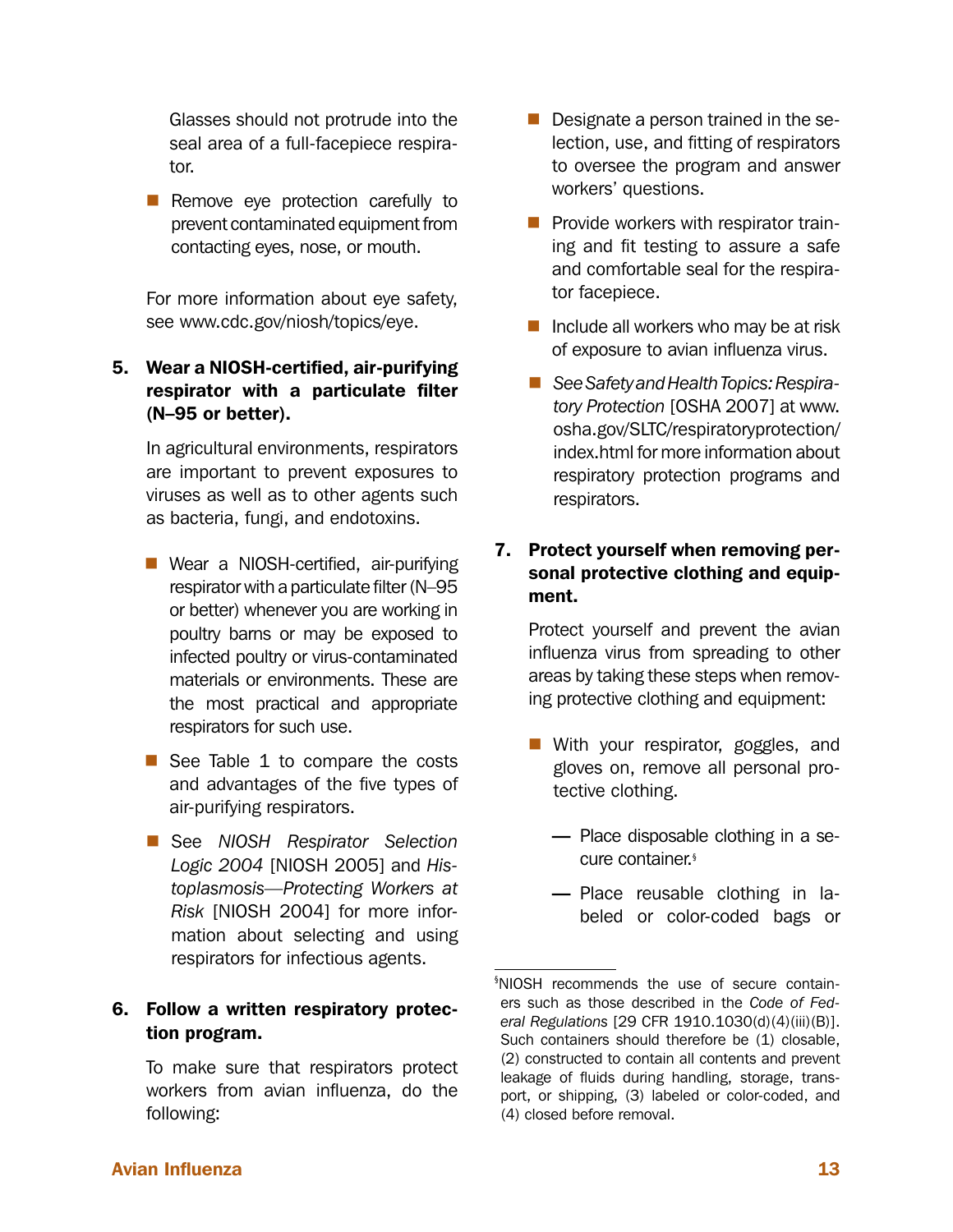containers\*\* for cleaning and disinfection.

- Remove gloves and discard them in a secure container.
	- Thoroughly wash your hands with soap and water.
	- If no hand-washing facilities are available, use waterless soaps or alcohol-based sanitizers provided by your employer.
- Next, carefully remove your goggles and then your respirator.
- **Thoroughly wash your hands again** with soap and water. If no handwashing facilities are available, use waterless soaps or alcohol-based sanitizers provided by your employer.
- 8. Use the good hand hygiene and decontamination procedures outlined here to prevent infection, avoid taking viruses home, and keep them from spreading to other farms:
	- Wear gloves whenever you may be exposed to infected poultry.
	- $\blacksquare$  Remove your gloves immediately after work and after removing protective clothing. Dispose of gloves in a secure container.
	- Wash your hands thoroughly with soap and water.
	- **If** If no hand-washing facilities are available, use waterless soaps or

alcohol-based sanitizers provided by your employer.

- **Be careful about using waterless** soaps or alcohol-based sanitizers too often. They can be very harsh to the skin.
- 9. Shower at the end of the work shift and leave all contaminated clothing and equipment at work.
	- $\blacksquare$  Shower at the worksite or at a nearby decontamination station.
	- $\blacksquare$  Never wear contaminated clothing or equipment outside the work area.

#### 10. Participate in health surveillance and monitoring programs.

- **Make sure a surveillance program** has been established to identify workers who develop symptoms of avian influenza.
- Seek immediate medical care for workers who develop any of the following symptoms within 10 days of exposure to infected or exposed birds or to virus-contaminated materials or environments:
	- Fever
	- Cough
	- Shortness of breath
	- Sore throat
	- Muscle aches
	- Conjunctivitis (eye infections)
	- Diarrhea
- Tell the health care provider about the possible avian influenza exposure before the ill person arrives.

<sup>\*\*</sup>NIOSH recommends the use of labeled or colorcoded bags such as those described in the *Code of Federal Regulations* [29 CFR 1910.1030(d)(4)  $(iv)(A)(2)$ ].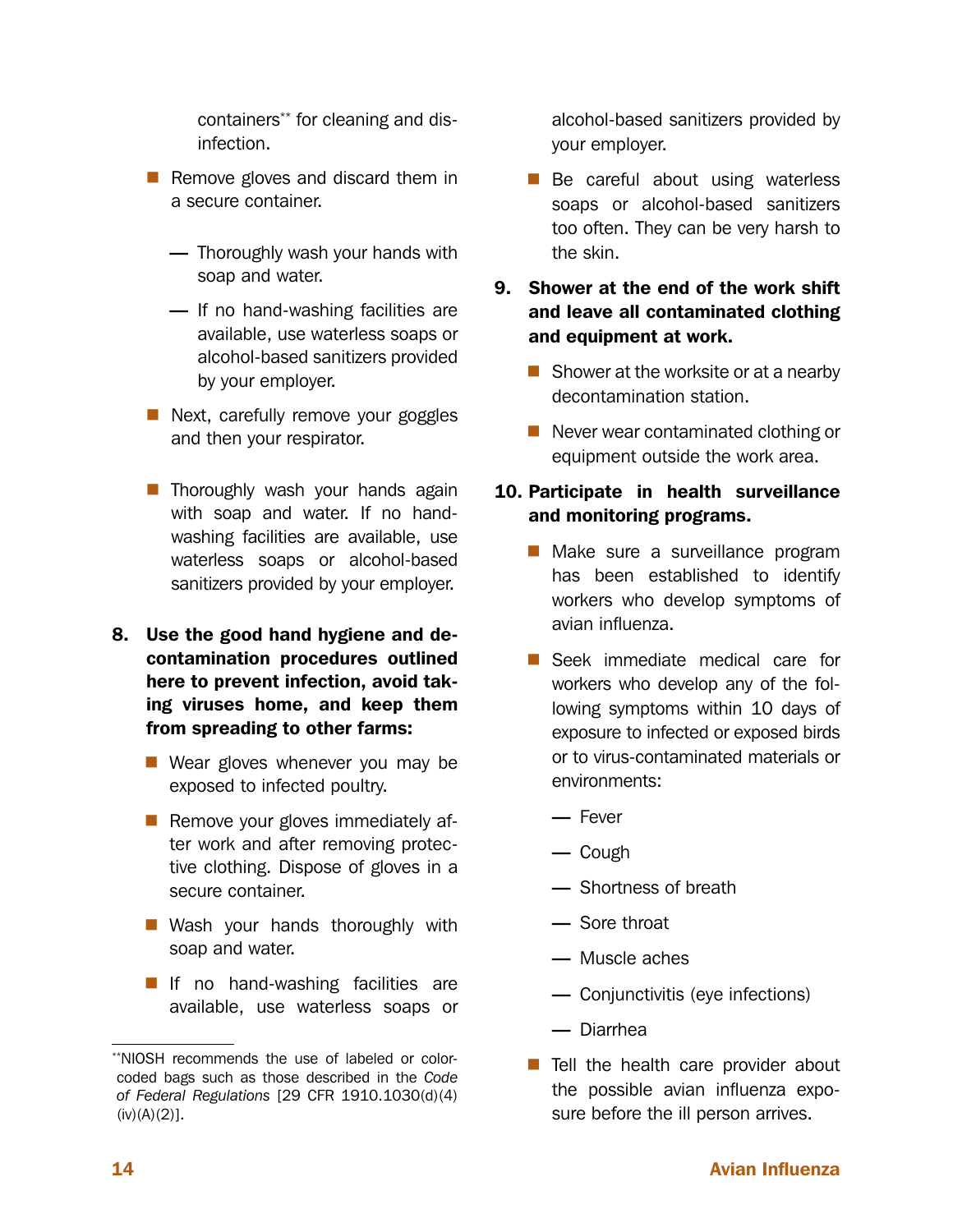**Promptly report suspected human** cases to supervisors and to local health authorities.

### ACKNOWLEDGMENTS

The principle contributors to this Alert were Greg Kullman, Ph.D., C.I.H.; Lisa J. Delaney, M.S., C.I.H.; John Decker, M.S., C.I.H.; Kathleen MacMahon, M.S., D.V.M.; and Anne Hamilton. Gino Fazio and Vanessa Becks provided desktop design and production.

Please direct comments, questions, or requests for additional information to the following:

David Weissman, M.D.

Director, Division of Respiratory Disease **Studies** 

National Institute for Occupational Safety and Health

1095 Willowdale Road

Morgantown, WV 26505–2888

Telephone: 304–285–5749

Or call 1–800–CDC–INFO (1–800–232– 4636) (TTY: 1–888–232–6348)

We greatly appreciate your assistance in protecting the health of U.S. workers.

John Howard, M.D. Director, National Institute for Occupational Safety and Health Centers for Disease Control and **Prevention** 

# REFERENCES CITED

APHIS [2007a]. Biosecurity for the birds. Washington, DC: Animal and Plant Health Inspection Service, United States Department of Agriculture [\[www.aphis.usda.gov/](http://www.aphis.usda.gov/vs/birdbiosecurity/hpai.html) [vs/birdbiosecurity/hpai.html](http://www.aphis.usda.gov/vs/birdbiosecurity/hpai.html)].

APHIS [2007b]. Draft summary of the national avian influenza (AI) response plan, August 2007. Washington, DC: Animal and Plant Health Inspection Service, U.S. Department of Agriculture [[www.aphis.usda.](http://www.aphis.usda.gov/newsroom/hot_issues/avian_influenza/avian_influenza_summary.shtml) [gov/newsroom/hot\\_issues/avian\\_influenza/](http://www.aphis.usda.gov/newsroom/hot_issues/avian_influenza/avian_influenza_summary.shtml) avian influenza summary.shtml].

Bridges CB, Lim W, Hu-Primmer J, Sims L, Fukuda K, Mak KH, Rowe T, Thompson WW, Conn L, Lu X, Cox NJ, Katz JM [2002]. Risk of influenza A (H5N1) infection among poultry workers, Hong Kong, 1997–1998. J Infect Dis *185*:1005–1010.

Butler D [2006]. Family tragedy spotlights flu mutations. Nature *44*(13): 114–115.

CDC (Centers for Disease Control and Prevention) [2004]. Cases of influenza A (H5N1)—Thailand, 2004. MMWR *53*:100– 103.

CDC (Centers for Disease Control and Prevention) [2006a]. Interim guidance for protection of persons involved in U.S. avian influenza outbreak disease control and eradication activities [www.cdc.gov/flu/avian/professional/protect-guid.htm].

CDC (Centers for Disease Control and Prevention) [2006b]. Past avian influenza outbreaks [\[www.cdc.gov/flu/avian/outbreaks/past.](http://www.cdc.gov/flu/avian/outbreaks/past.htm#h7n3canada) [htm#h7n3canada](http://www.cdc.gov/flu/avian/outbreaks/past.htm#h7n3canada)].

CFR. Code of Federal regulations. Washington, DC: U.S. Government Printing Office, Office of the Federal Register.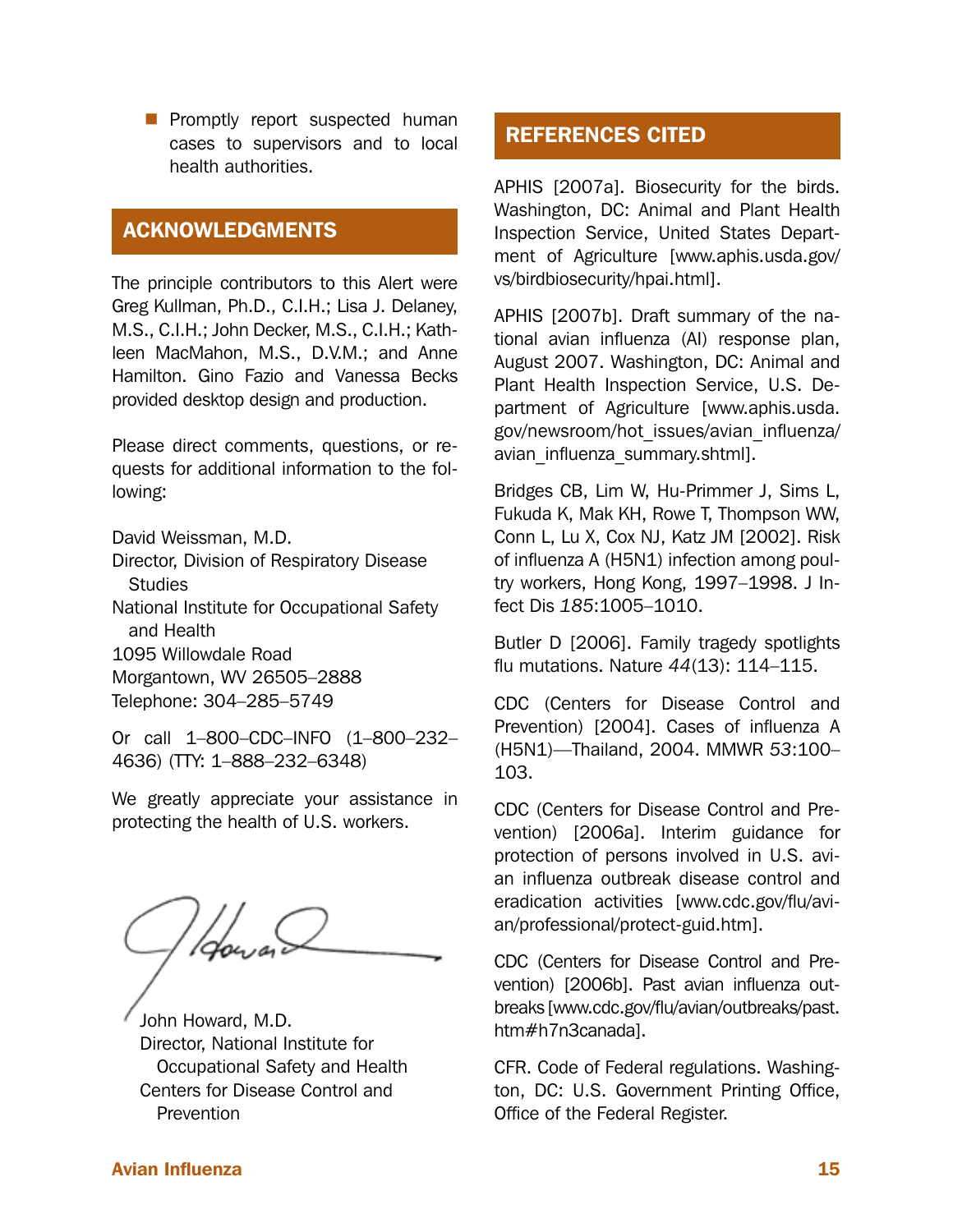Chan PKS [2002]. Outbreak of avian influenza A (H5N1) virus infection in Hong Kong in 1997. Clin Infect Dis *34*(Suppl 2):S58–S64.

DHHS (U.S. Department of Health and Human Services) [2006]. Indonesia situation update—May 31 [www.pandemicflu.gov/ news/indonesiaupdate.html].

Hayden F, Pavia A [2006]. Antiviral management of seasonal and pandemic influenza. J Infect Dis *194*(Suppl 2):S119–S126.

Koopmans M, Wilbrink B, Conyn M, Natrop G, van der Nat H, Vennema H, Meijer A, van Steenbergen J, Fouchier R, Osterhaus A, Bosman A [2004]. Transmission of H7N7 avian influenza A virus to human beings during a large outbreak in commercial poultry farms in the Netherlands. Lancet *363*:587– 593.

Lee CW, Swayne DE, Linares JA, Senne DA, Suarez DL [2005]. H5N2 avian influenza outbreak in Texas in 2004: the first highly pathogenic strain in the United States in 20 years? J Virol *79*:11412–11421.

Mounts AW, Kwong H, Izurieta HS, Ho Y, Au T, Lee M, Buxton Bridges C, Williams SW, Mak KH, Katz JM, Thompson WW, Cox NJ, Fukuda K [1999]. Case-control study of risk factors for avian influenza A (H5N1) disease, Hong Kong, 1997. J Infect Dis *180*(2):505–508.

NIOSH [2004]. Histoplasmosis—protecting workers at risk. Cincinnati, OH: U.S. Department of Health and Human Services, Centers for Disease Control and Prevention, National Institute for Occupational Safety and Health, DHHS (NIOSH) Publication No. 2005–109 [[www.cdc.gov/niosh/docs/2005-109](http://www.cdc.gov/niosh/docs/2005-109)].

NIOSH [2005]. NIOSH respirator selection logic 2004. Cincinnati, OH: U.S. Department of Health and Human Services, Centers for Disease Control and Prevention, National Institute for Occupational Safety and Health, DHHS (NIOSH) Publication No. 2005–100 [www.cdc.gov/niosh/docs/2005-100/default.html].

Olsen SJ, Laosiritaworn Y, Pattanasin S, Prapasiri P, Dowell SF [2005]. Poultry-handling practices during avian influenza outbreak, Thailand. Emerg Infect Dis *11*:1601–1603.

OSHA [2006]. Protecting employees from avian flu (avian influenza) viruses. Washington, DC: U.S. Department of Labor, Occupational Safety and Health Administration [[www.osha.gov/OshDoc/data\\_AvianFlu/](http://www.osha.gov/OshDoc/data_AvianFlu/avian_flu_guidance_english.pdf) avian flu guidance english.pdf].

OSHA [2007]. Safety and health topics: respiratory protection. Washington, DC: U.S. Department of Labor, Occupational Safety and Health Administration [[www.osha.gov/](http://www.osha.gov/SLTC/respiratoryprotection/index.html) [SLTC/respiratoryprotection/index.html\]](http://www.osha.gov/SLTC/respiratoryprotection/index.html).

Tweed SA, Skowronski DM, David ST, Larder A, Petric M, Lees W, Li Y, Katz J, Krajden M, Tellier R, Halpert C, Hirst M, Astell C, Lawrence D, and Mak A [2004]. Human illness from avian influenza H7N3, British Columbia. Emerg Infect Dis *10*:2196–2199.

WHO [2008]. Cumulative number of confirmed human cases of avian influenza A/ (H5N1) Reported to WHO [www.who.int/csr/ disease/avian\_influenza/country/en/].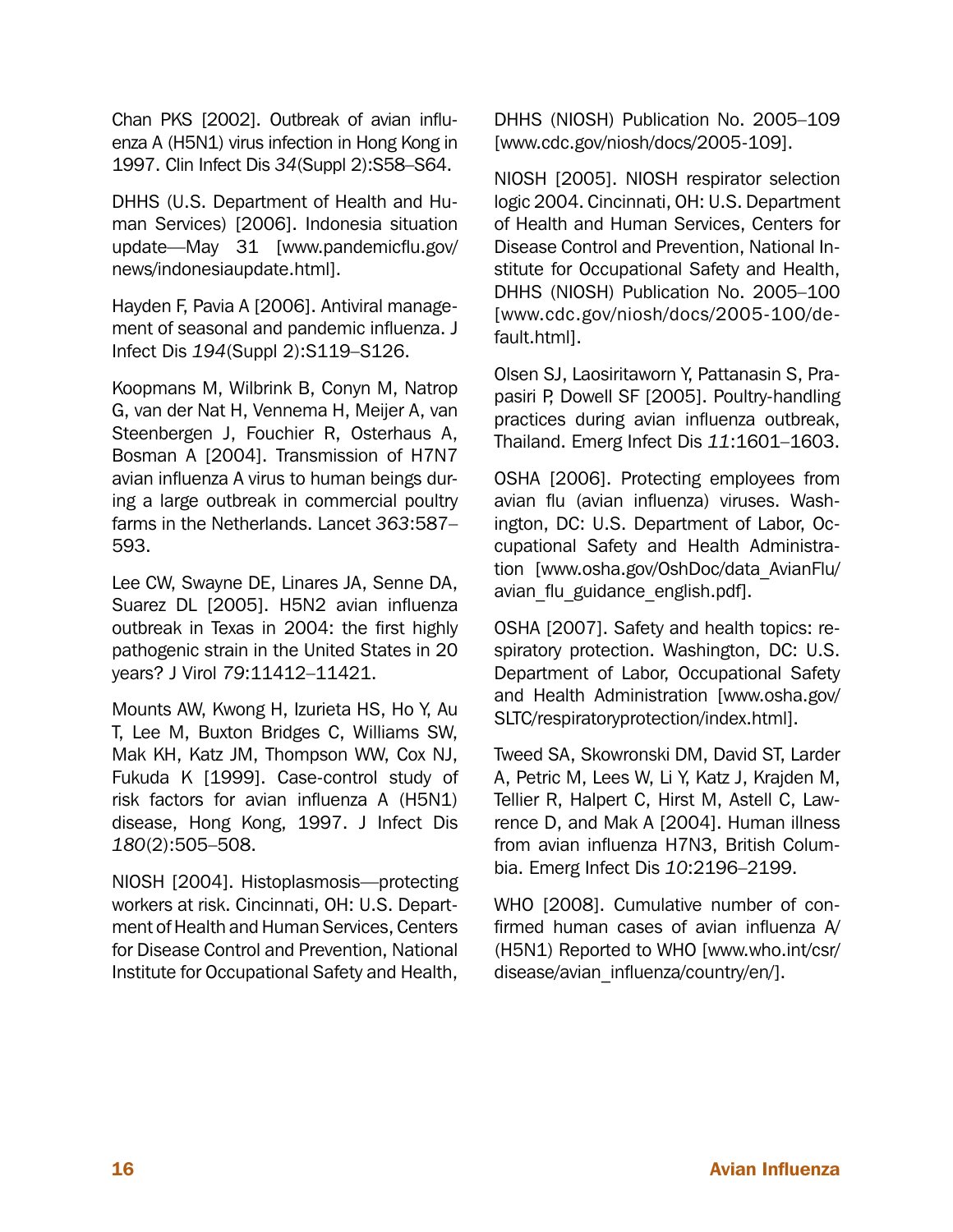|                                                                          |                                                                                                                                                                                                                                     | Advantages, Disadvantages, and Costs of Air-purifying Respirators<br>for Protecting Poultry Workers*                                                                                                                                                                                                                                                                                                                                                                                                                      |                                                     |
|--------------------------------------------------------------------------|-------------------------------------------------------------------------------------------------------------------------------------------------------------------------------------------------------------------------------------|---------------------------------------------------------------------------------------------------------------------------------------------------------------------------------------------------------------------------------------------------------------------------------------------------------------------------------------------------------------------------------------------------------------------------------------------------------------------------------------------------------------------------|-----------------------------------------------------|
| Respirator type <sup>t</sup> and APF <sup>#</sup>                        | Advantages                                                                                                                                                                                                                          | <b>Disadvantages</b>                                                                                                                                                                                                                                                                                                                                                                                                                                                                                                      | $(2004$ dollars)<br>Cost                            |
| Filtering-facepiece respirator<br>(disposable; dust mask);<br>$APF = 10$ | Needs no maintenance or<br>Has no effect on mobility.<br>Is lightweight.<br>cleaning                                                                                                                                                | Requires fit testing to select proper facepiece size.<br>Varies greatly in level of protection provided by dif-<br>Provides no protection against irritant gases such<br>Does not have adjustable head straps on many<br>May not fit properly when used with some eye-<br>Permits inward leakage at gaps in face seal.<br>Is difficult for a user to do a seal check.<br>May make communication difficult.<br>Provides no eye protection.<br>Can add to heat burden.<br>ferent models.<br>as ammonia.<br>models.<br>wear. | \$0.70 to \$10                                      |
| Elastomeric half-facepiece<br>respirator; APF = 10                       | use of dual cartridges<br>particles, gases, and<br>to protect workers from expo-<br>Has reusable facepieces and<br>Requires low maintenance.<br>ble filters and car-<br>eplacea<br>sures to<br>Permits<br>tridges.<br>vapors.<br>Ĩ. | Requires fit testing to select proper facepiece size.<br>before reuse and thus poses a contact exposure<br>Requires cleaning and disinfection of facepiece<br>Permits inward leakage at gaps in face seal.<br>May make communication difficult.<br>Provides no eye protection.<br>Can add to heat burden.<br>risk.<br>Ì,                                                                                                                                                                                                  | Facepiece: \$12 to \$35<br>Filters: \$4 to \$8 each |
|                                                                          | Has no effect on mobility.<br>Ĥ,                                                                                                                                                                                                    | May not fit properly when used with some eye-<br>wear.                                                                                                                                                                                                                                                                                                                                                                                                                                                                    | (Continued)                                         |

Appendix A

**Appendix A**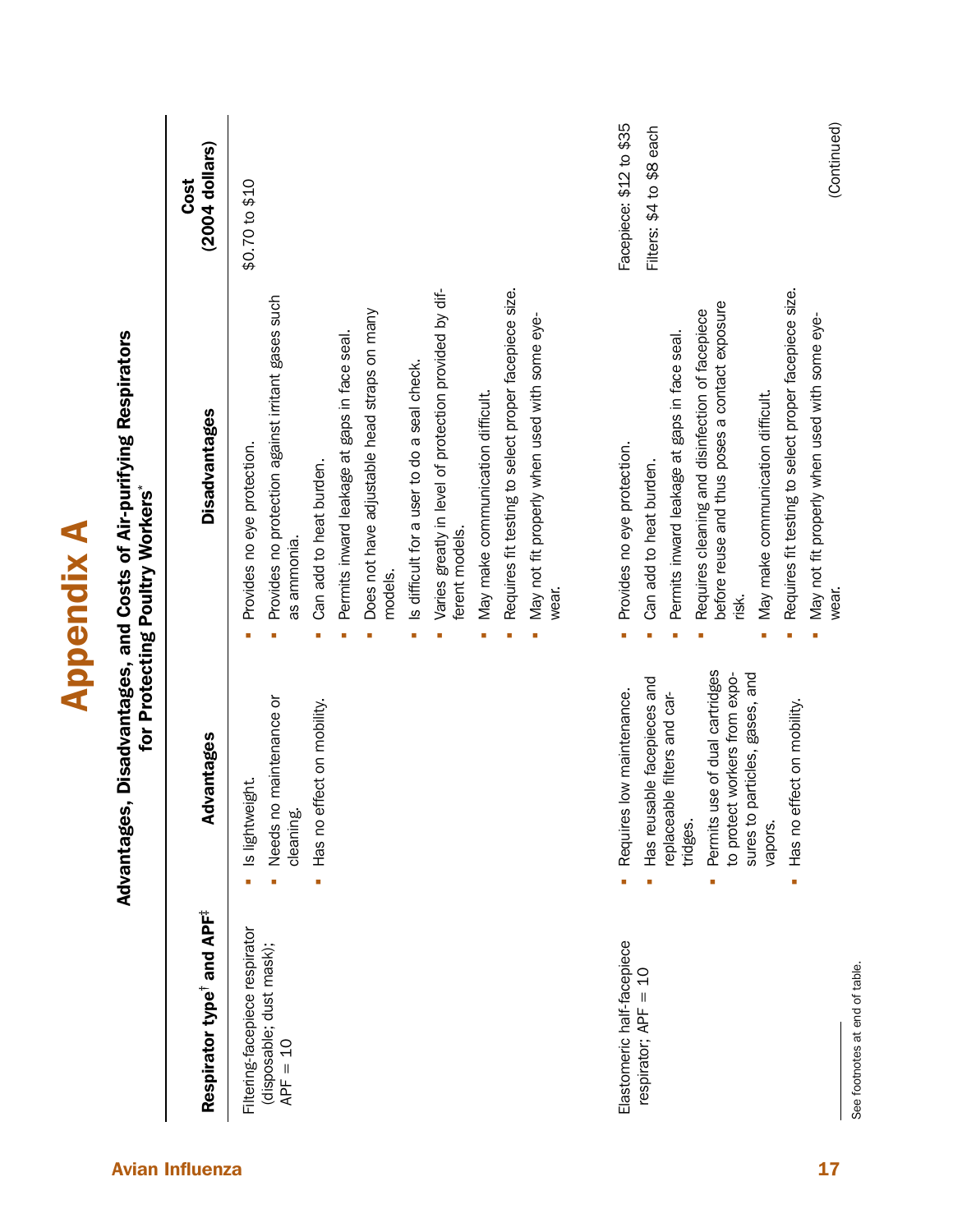|                        |                                                                            |                                                                                                          |                                                                                                                                               | Cost                   |
|------------------------|----------------------------------------------------------------------------|----------------------------------------------------------------------------------------------------------|-----------------------------------------------------------------------------------------------------------------------------------------------|------------------------|
|                        | Respirator type <sup>t</sup> and APF <sup>‡</sup>                          | Advantages                                                                                               | <b>Disadvantages</b>                                                                                                                          | $(2004$ dollars)       |
|                        | Powered, air-purifying respira-                                            | eye protection.<br>Provides                                                                              | Has added weight from battery and blower.                                                                                                     | Unit: \$400 to \$1,000 |
|                        | tor (PAPR) with hood, helmet,<br>or loose-fitting facepiece;<br>$APF = 25$ | with beards, missing dentures,<br>Provides protection for people<br>scars.<br>or facial                  | Requires cleaning and disinfection of components<br>before reuse and thus poses a contact exposure<br>Is awkward to wear for some tasks.<br>× | Filters: \$10 to \$30  |
|                        |                                                                            | breathing resistance.<br>Has low<br>٠                                                                    | risk.                                                                                                                                         |                        |
|                        |                                                                            | particles, gases, and<br>Has combination cartridges<br>that can be used for expo-<br>sures to<br>vapors. | Requires air-flow testing with flow device before<br>Requires battery charging.<br>use.                                                       |                        |
|                        |                                                                            | Creates a cooling effect with<br>flowing air.<br>à,                                                      |                                                                                                                                               |                        |
|                        |                                                                            | seal leakage that is<br>outward.<br>Has face<br>generally<br>Ì.                                          |                                                                                                                                               |                        |
|                        |                                                                            | Requires no fit testing.<br>û,                                                                           |                                                                                                                                               |                        |
|                        |                                                                            | Permits wearing of prescription<br>glasses.                                                              |                                                                                                                                               |                        |
|                        |                                                                            | Permits better communication<br>than rubber half-facepiece or<br>full-facepiece respirators.             |                                                                                                                                               |                        |
|                        |                                                                            | Has reusable components and<br>replaceable filters.                                                      |                                                                                                                                               |                        |
| <b>Avian Influenza</b> | Elastomeric.                                                               | Provides eye protection.                                                                                 | Can add to heat burden.<br>×                                                                                                                  | Facepiece: \$90 to     |
|                        | full-facepiece respirator with                                             | Requires low maintenance.                                                                                | Has reduced field of vision compared with a half-                                                                                             | \$240                  |
|                        | R-100, or P-100<br>N-100,                                                  | Has reusable facepieces and re-                                                                          | facepiece respirator.                                                                                                                         | Filters: \$4 to \$8    |
|                        | βG<br>filters; $APF =$                                                     | placeable filters and cartridges.                                                                        | Permits inward leakage at gaps in face seal.                                                                                                  | Each nose cup: \$30    |
|                        |                                                                            |                                                                                                          |                                                                                                                                               | (Continued)            |

See footnotes at end of table. See footnotes at end of table.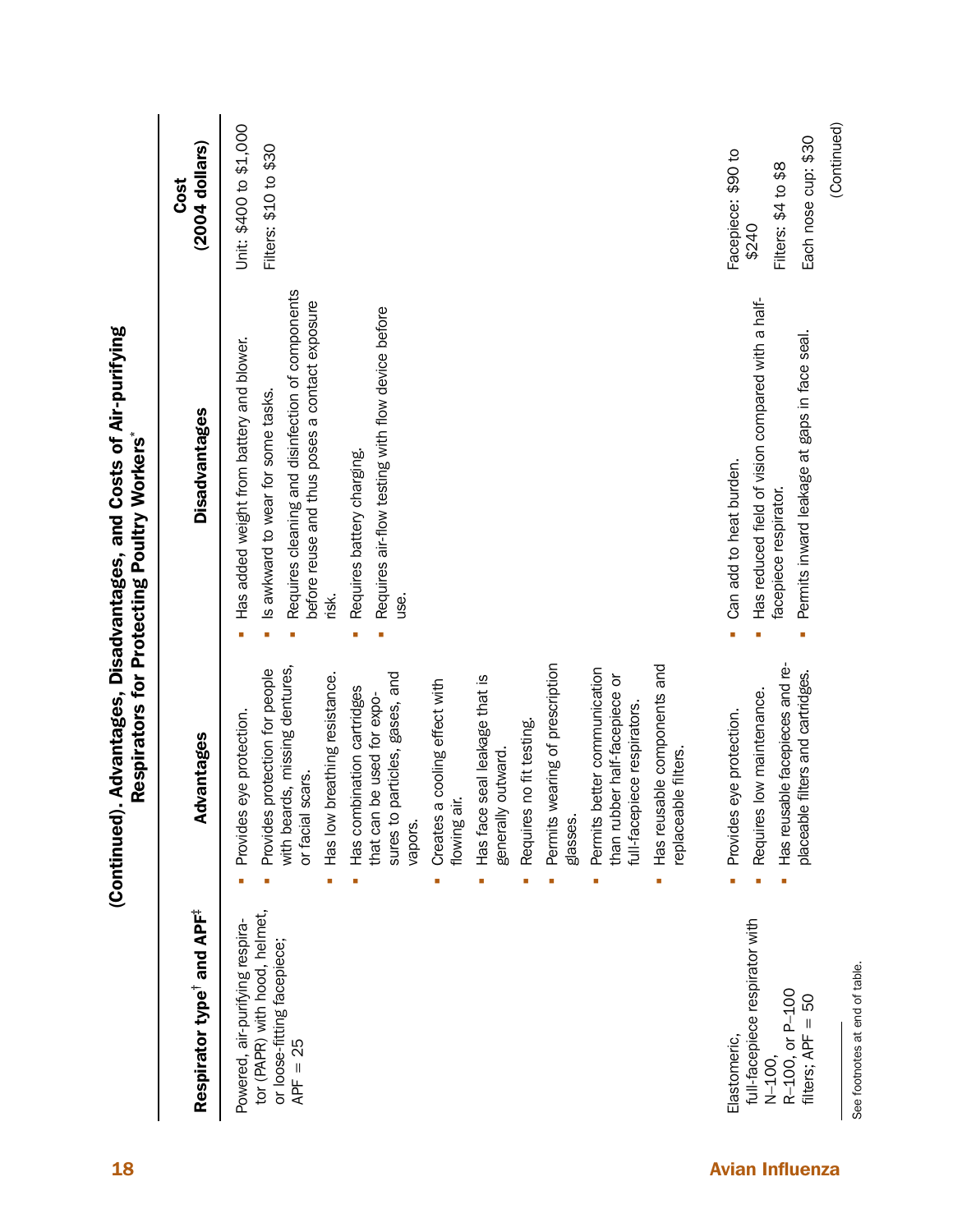| Respirator type <sup>t</sup> and APF <sup>#</sup>                                                                    | Advantages                                                                                                                                                                                                                                                                                                                                                             | <b>Disadvantages</b>                                                                                                                                                                                                                                                                                                                                                                                                                                                                                                                                   | $(2004$ dollars)<br>Cost                        |
|----------------------------------------------------------------------------------------------------------------------|------------------------------------------------------------------------------------------------------------------------------------------------------------------------------------------------------------------------------------------------------------------------------------------------------------------------------------------------------------------------|--------------------------------------------------------------------------------------------------------------------------------------------------------------------------------------------------------------------------------------------------------------------------------------------------------------------------------------------------------------------------------------------------------------------------------------------------------------------------------------------------------------------------------------------------------|-------------------------------------------------|
|                                                                                                                      | Has a more effective face seal<br>sures to particles, gases, and<br>rubber half-facepiece respira-<br>Has combination cartridges<br>than a filtering-facepiece or<br>be used for expo-<br>Has no effect on mobility.<br>that can b<br>vapors.<br>tor.<br>Ė<br>I.                                                                                                       | May require nose cup or lens treatment to prevent<br>Requires fit testing to select proper facepiece size.<br>before reuse and thus poses a contact exposure<br>Requires cleaning and disinfection of facepiece<br>Requires spectacle kit for users who wear pre-<br>fogging of facepiece lens.<br>scription glasses.<br>risk.                                                                                                                                                                                                                         |                                                 |
| Powered, air-purifying respira-<br>tor (PAPR) with tight-fitting<br>50<br>full facepiece; APF =<br>half facepiece or | Has reusable components and<br>sures to particles, gases, and<br>Has low breathing resistance.<br>seal leakage that is<br>Creates a cooling effect with<br>Provides eye protection with<br>Has combination cartridges<br>be used for expo-<br>outward.<br>replaceable filters.<br>full facepiece.<br>generally<br>flowing ai<br>that can I<br>Has face<br>vapors.<br>× | Requires fit testing to select proper facepiece size.<br>prescription glasses with full-facepiece respirators.<br>Requires cleaning and disinfection of components<br>before reuse and thus poses a contact exposure<br>Provides no eye protection with a half facepiece.<br>Requires air-flow testing with flow device before<br>Has added weight from battery and blower.<br>Requires spectacle kit for people who wear<br>May make communication difficult.<br>Is awkward to wear for some tasks.<br>Requires charging of battery.<br>risk.<br>use. | Unit: \$500 to \$1,000<br>Filters: \$10 to \$30 |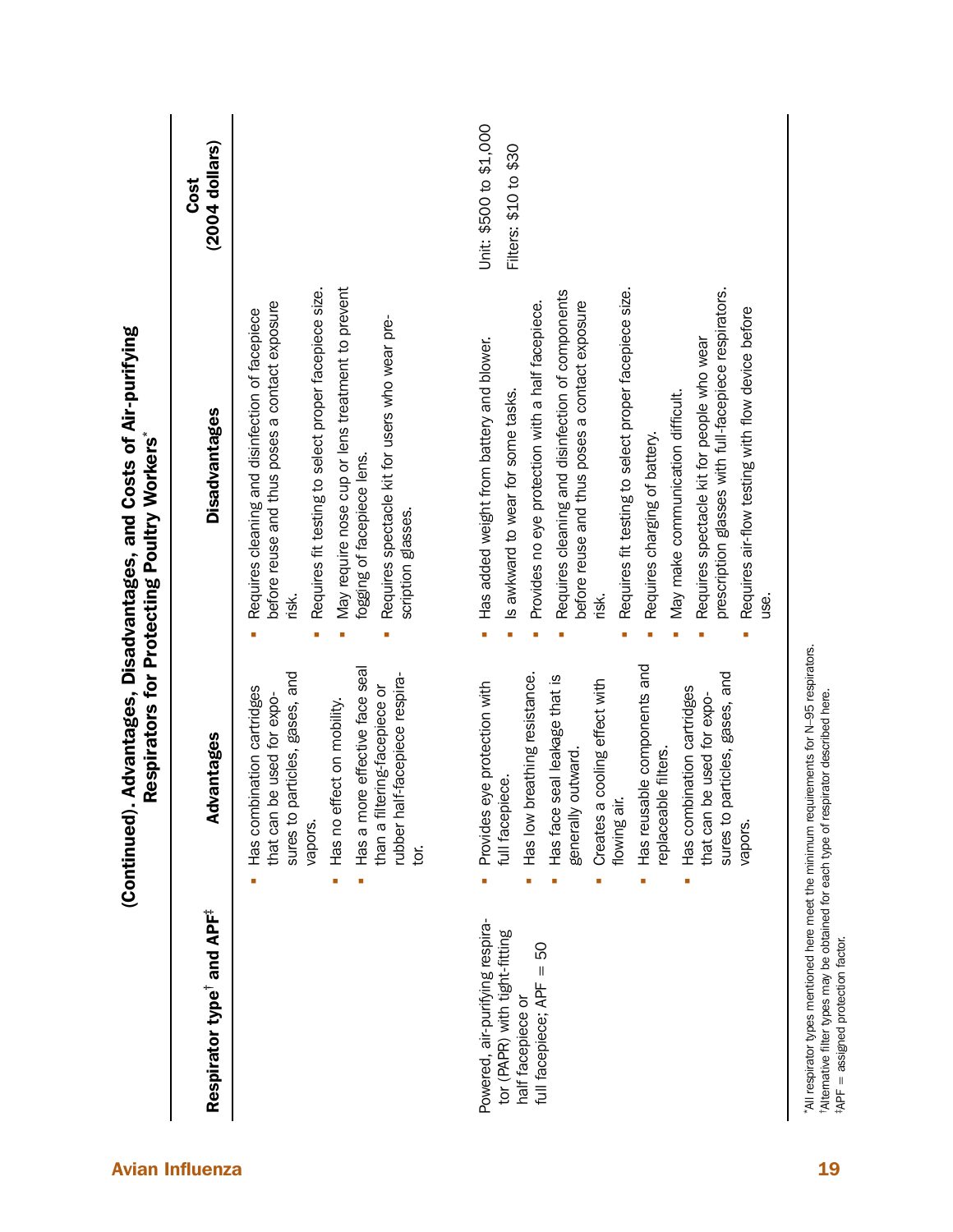# NOTES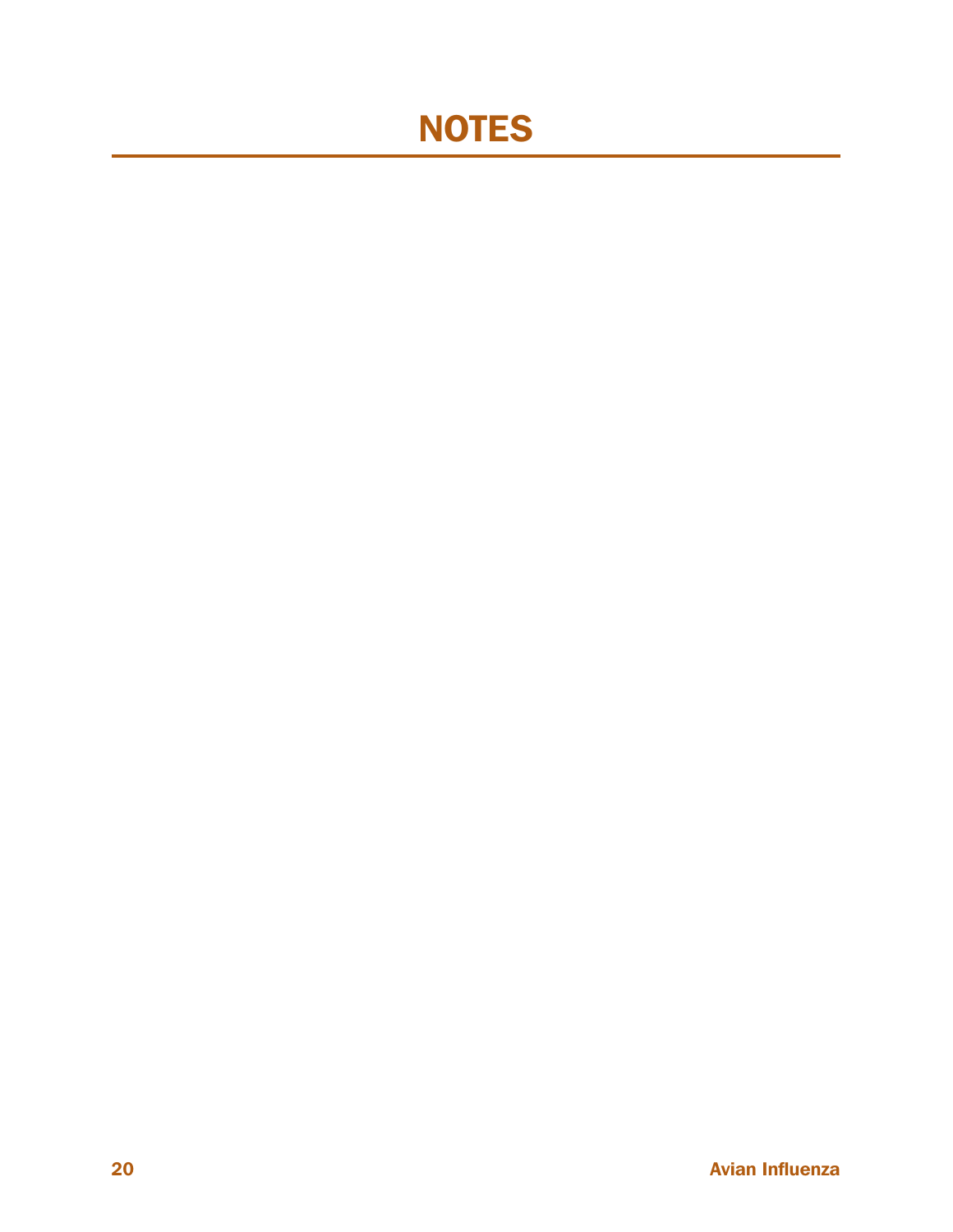# NOTES